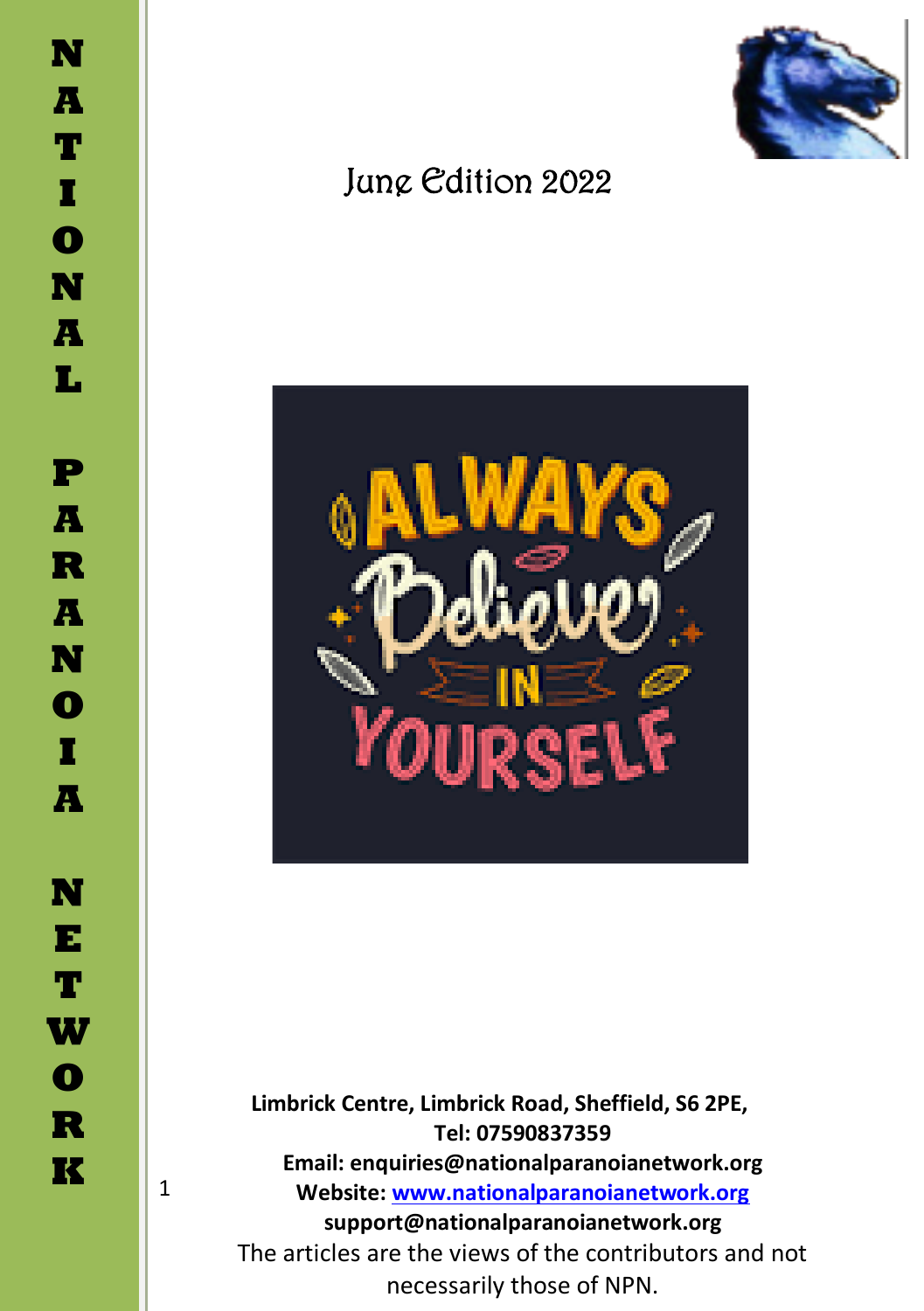## **Paranoia & Recovery**

Is recovery from paranoia possible? If you ask a consultant psychiatrist, the answer's probably 'No' or 'Very unlikely and definitely not without medication!'

I often wondered how psychiatrists gained such control over our minds, when surely the best person to understand them is us, so ask again  $-$  is recovery from paranoia possible? The answer is a resounding YES! But what does recovery mean? The dictionary would have us believe that recovery is regaining of or possibility of 'regaining something lost or taken away the restoration or return to health from sickness.'

I wondered how those words were relevant to me or even if they were relevant. When I had a breakdown in 2000, I lost my job, I lost some friends, I lost my marbles, and I very nearly lost my life. Did I regain any of that? I don't think so. I never got my job back, but once I was well enough to work in the field of mental health, I never found those lost marbles, but I think I found new ones, and I made some new friends on the way. So, no I didn't regain anything, but I did gain a new life. During 2000 everything was going wrong. I heard voices of people who weren't there, I saw and felt things that weren't there, and I began to have more intrusive thoughts. I was confused, anxious, paranoid and suicidally depressed. I couldn't do anything at this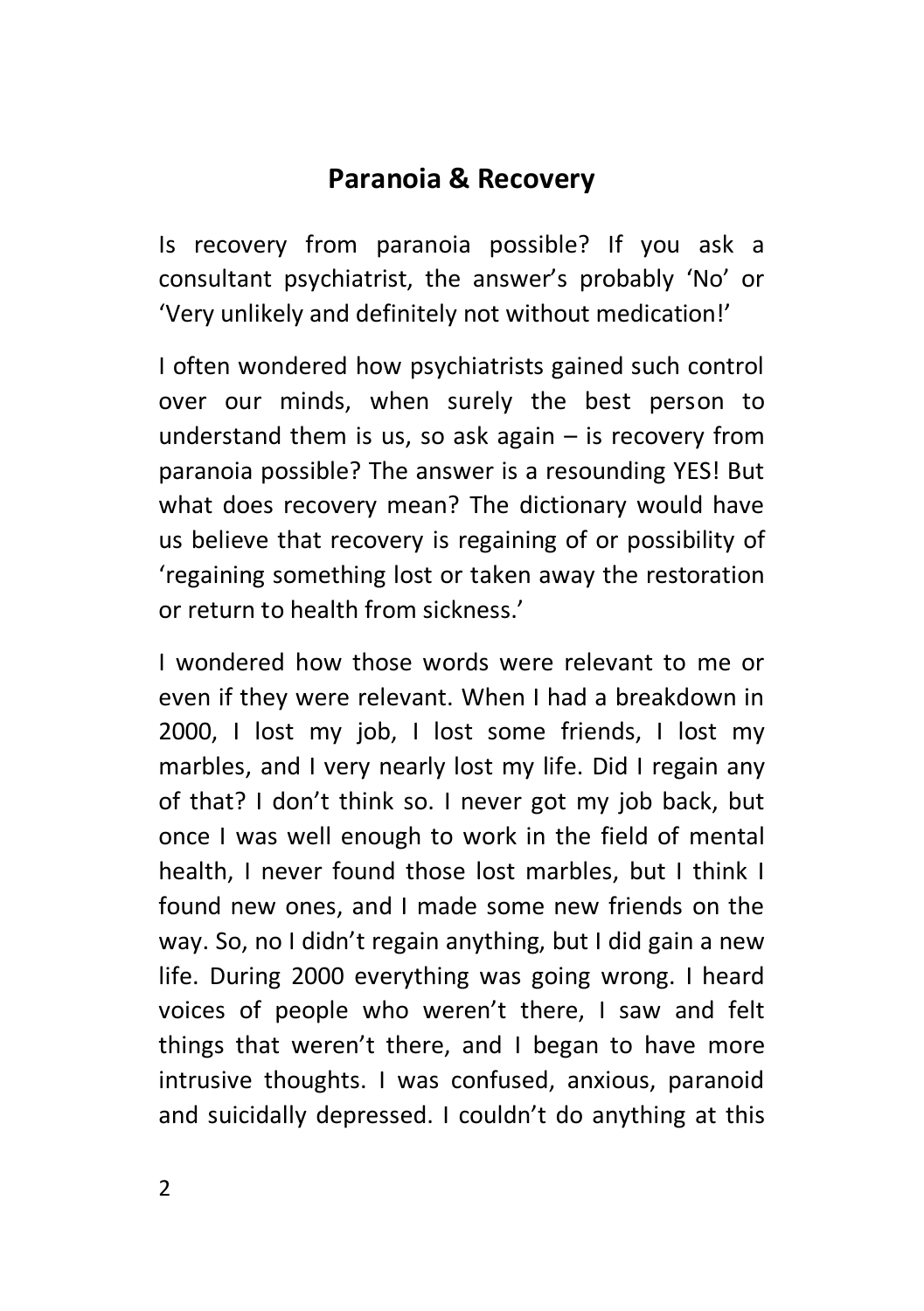time. I was almost paralyzed by my madness. Washing and dressing was too much effort, and I lost the ability to make a cup of coffee. All I could do was sleep and when I was awake, fight to make myself feel safe in the hope that I would make it through the day without trying to kill myself. Somehow through all of this I managed to take my children to school and pick them up again: a blessing and a curse. The fact I had no choice but to get my kids to school made me focus on something else. However, I would struggle so hard to walk down the street and even worse, walk into the playground. It hurt physically and mentally to do this, but I had to do it. My legs used to turn to lead, and my usual confident stride seemed to have become the shuffle of an old woman, and I knew that everyone was looking at me. I felt that they could see my thoughts: that they were laughing at me I felt I knew that they knew I was mad! I believed that my husband was my best friend were talking about me on the phone, behind my back that they were potting something and in my paranoid and medicated haze, I stopped trusting them.

By 2008, what's changed? I still get intrusive thoughts and my greatest fear in abandonment. I'm depressed and often suicidal and I believe that I should be dead. I see things, I know are not there and I become paranoia. I still do stupid destructive things, like impulsive spending when I have no money, I have disordered eating and occasionally I self-harm. I feel as bad as I did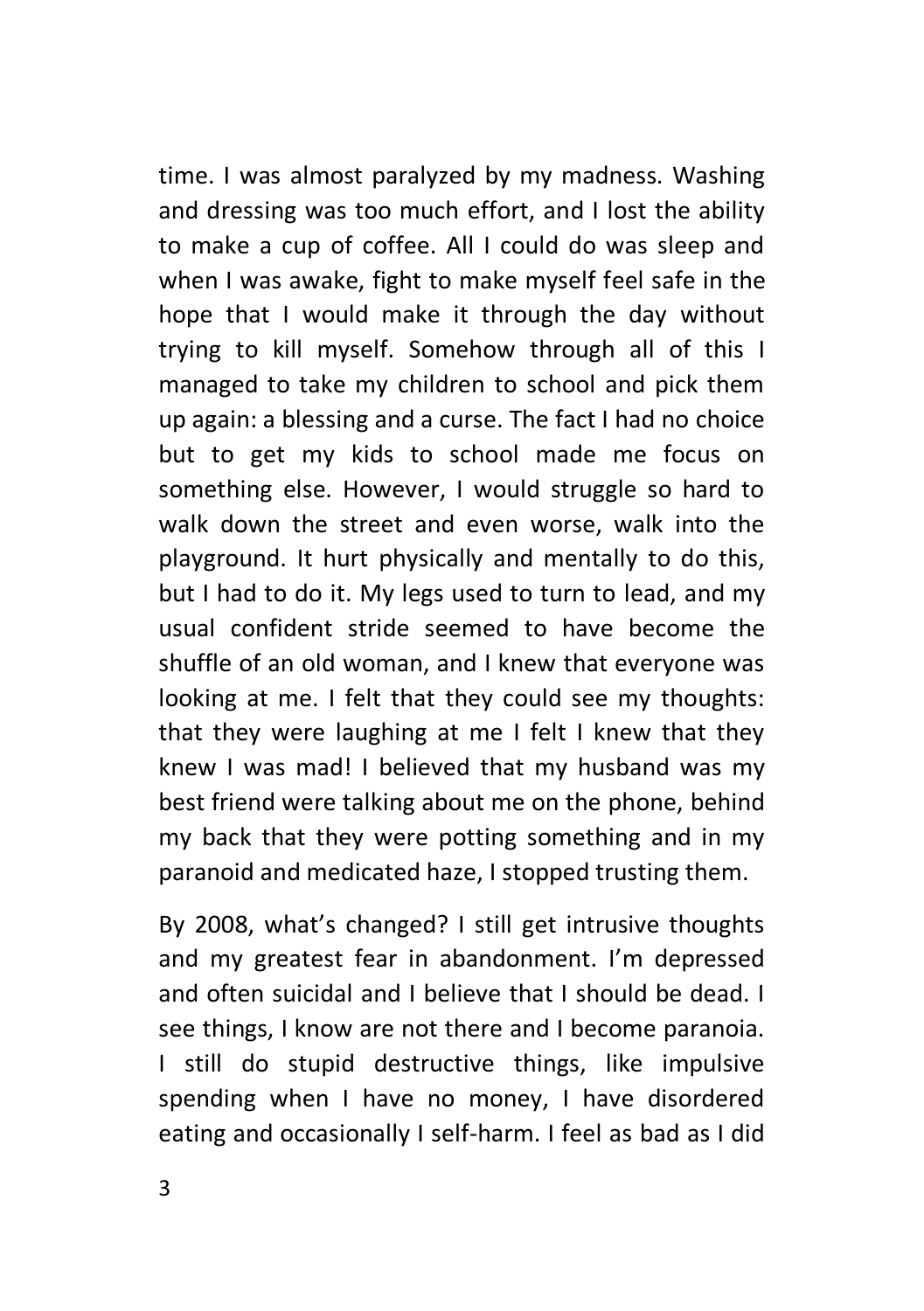eight years ago, and it would be easy to feel that nothing's changed. But that's not true, in my depressed state it took someone else to point out how far I'd come. I doubted them and just wanted to hide away and felt hopeless but when I started to reflect on that it hit me – actually I have come a long way. I may feel the same as I did then, but I am coping with it differently. Intrusive thoughts may tell me I'm a horrible person and shit at my job, but I know it's not true. Paranoia still grips me, and I can walk into a supermarket believing that everyone's looking at me or laughing at me, and I might hear people saying things to confirm that, but I still push through it and do the shopping. I can be suicidal one day and euphoric the next. Sometimes I still see things that are not there and believe bad things are going to happen. But through all of this, I go to work, I see my friends and I have a good time. Now I'm studying, and I cope with two children. I'm passionate about my work. I'm caring and compassionate and treat the people I work with as human beings, looking beyond their diagnoses to the real person.

So, to ask the question again – in 2008, what's changed? I have. What I do now shows me that I am in recovery. Yes, I still suffer, but recovery to me isn't about regaining lost health and a lost former life. It's about gaining a new life. A new life as a mad person, yes; but I am mad, and I am proud!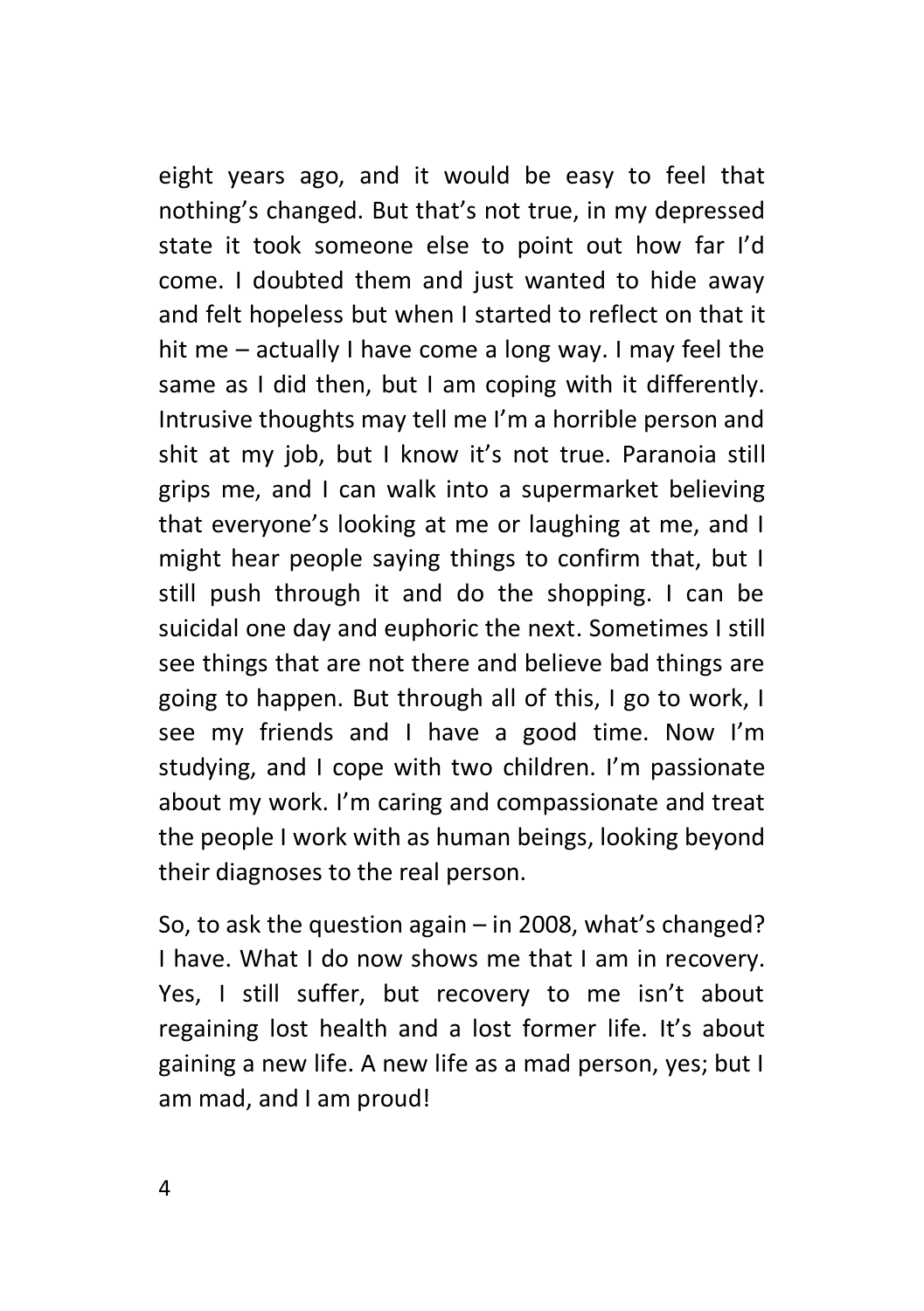## **Freud's View on Paranoia & Sexuality**

So, Freud recognized that every one of us is always prone to paranoia, especially when we feel under stress: this is a result of the normal conflicts of psychological and emotional development.

So far, so good, now we come to Freud's conjectures about the development of paranoia within the adult psyche. He considered that the ideal of heterosexual maturity emerges out of two preconditions 1, an original state of 'polymorphous perversity' (the desire for unlimited pleasure via every body surface and orifice) and 2, love yet hate and rivalry with both parents. The ideal of 'maturity' promises redemption from that deep, constitutive fear of and for the self which is conceived during those inevitable Oedipal conflicts experienced during the 'civilization (i.e., socialization or 'breaking in') of the child.

Doubtless, Freud's thinking about paranoia would have been conditioned both by the very strait-laced homophobia of respectable society one hundred years ago and by his own 'hang ups' Nevertheless what he had to say does follow a certain logic which makes a kind of sense, and certainly he poses the kinds of questions that preoccupy people and which they cannot sometimes keep from running through their minds.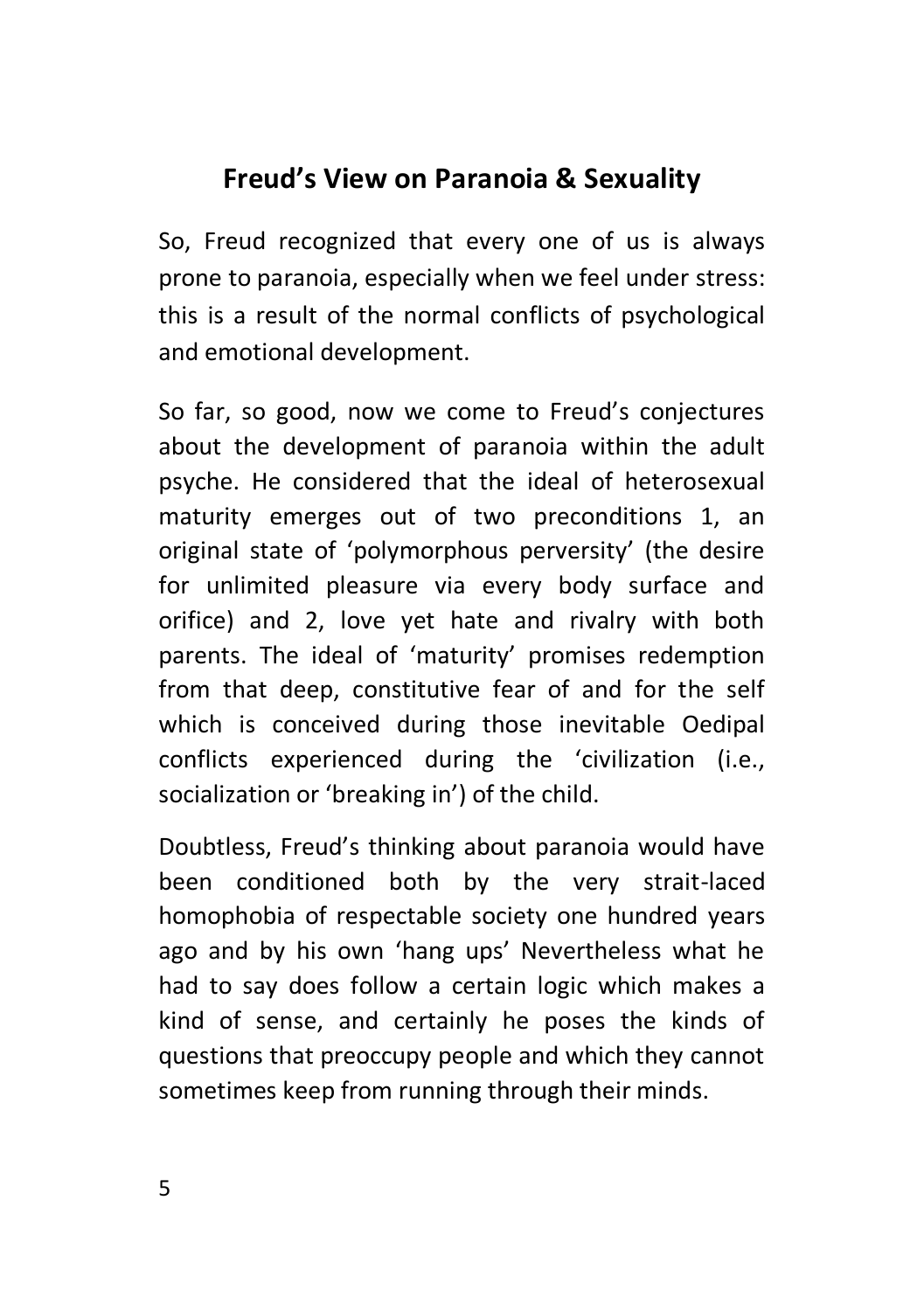In Freuds view, paranoia is specifically a disguised form of homosexuality. Given love of oneself, love of one's own sex, of the similar is inevitable. However, there is a taboo on the idea which makes it unbearable; hence it turns into hatred of the self for having the thought or feeling but it is also intolerable to hate oneself, and so the hatred gets projected onto others and returns as a feeling of persecution. This happens because when a boy moves towards the heterosexual desire of his maturity it is under the threat of castration (i.e., he is also forced to submit to authority) but if he refuses to acknowledge this threat it is repressed, along with his femininity and his desire for the masculine object; to the extent that it is repressed rather than sublimated into the male bond, his homosexual feelings always return. The defense against homosexual desire is paranoia; the man denies his desire and instead asserts his antipathy to it; this hatred finds its iustification as the projection of an enemy. This, in turn, is generalized as a feeling of persecution. And 'it is the most loved person of their own sex that the paranoic fancies as their chief persecutor.'

Every Freudian agrees that dealing with anxiety is the basis to the development of the personality and that to be anxious is to be flooded with a feeling odd dread and yet at the same time emptied to be overwhelmed and confused by unacknowledged or unnamable fear, and to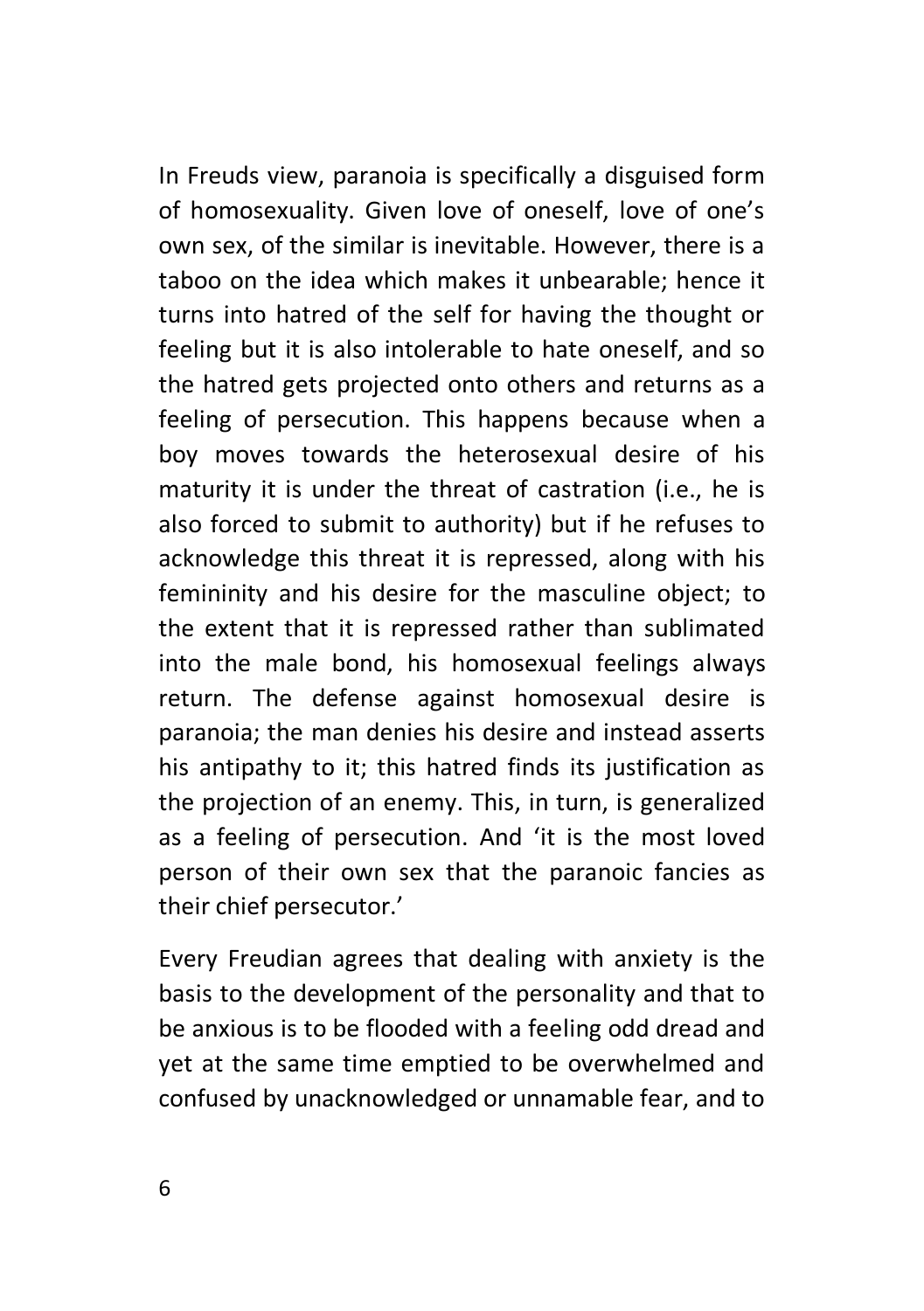feel bereft of love and succour of the other of the (m)other.

However, in the light of their therapeutic work, some analytics came to believe that Freud's ideas needed modifying. Freud had already pointed out that the pain and anxiety are not differentiated during the first year or so; to escape pain one cannot at that early age 'remove oneself into an image'. At the same time the infant is at first completely egocentric and relates to that part-object which gives pleasure; he or she relates not to the mother but to the breast. It seemed to Melanie Klein that this gives rise to the primary paranoid schizoid attitude in which, due to painful yet inevitable interruptions in the flow of pleasure (first of all, milk) the infant cannot but project his own fears onto others conceived as persecutors; he develops and overwhelming fear of his own annihilation. Hence, paranoia is the result of the actual intolerable intrusions of another, whether deliberate or involuntary, conscious, or unconscious.

The infant responds to the anxiety caused by inevitable separations from the source of his pleasure by means of projects to re-establish the original unity with his mother. He learns to relate to whole objects, and to recognize his ambivalence towards them. Internal conflicts about these exterior objects (parents and others of significance to him) are then moderated but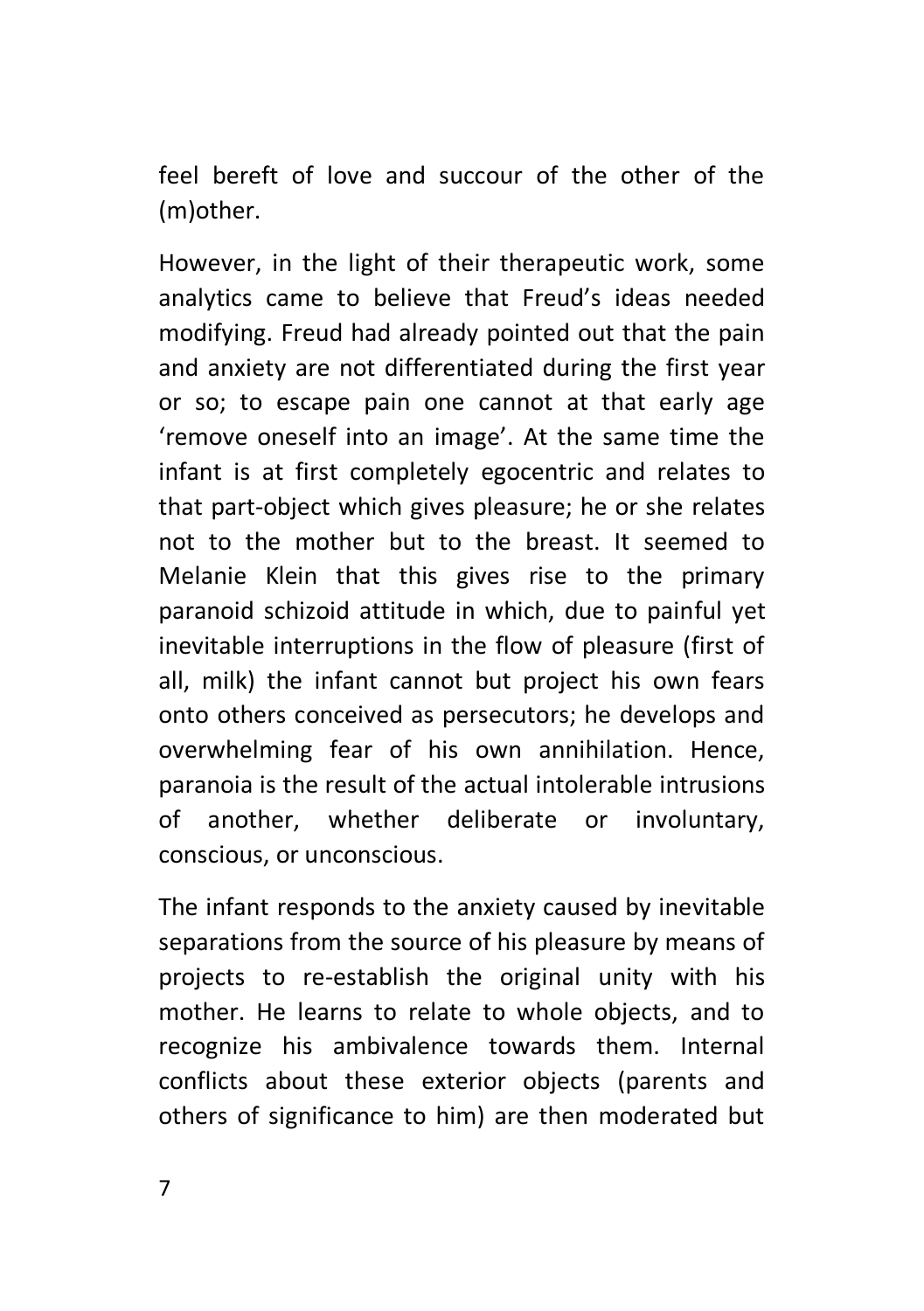only at the cost of adopting a depressive attitude in which the child fears that even though he contains his behavior, his destructive wishes will yet harm the loved object (the person who is loved and yet also hated). This development is traumatic and yet normal, and even when its resolution or more or less successful it leads to a residual tendency to depressive anxiety. Depression does not manifest as paranoia; it simply derogates the apparently worthless self. For the main school of revisionists within the psychoanalytic movement, then it is not sexual repression which is the prime cause of mental order and disorder. The object relations school of psychoanalysis based in England, conceived of the basic emotional trauma as 'the loss of the object'. It suggested that deprivation of warmth and love is the infants earliest experience of rejection, and that this leads to disturbances in the person's ability to recognize and react appropriately to the anxiety provoking circumstances he later encounters hence there is less interest in the classic Freudian questions of sexualinstinctual satisfaction.

It seemed to Klein that the development of psychosis is due to major disturbances in the person's earliest relationships and in the development of his active self (the ego). This idea focuses on the ego and processes of relating to the world, especially the world of near others (and the first object for the baby is the warmth and succour of the mother/breast.)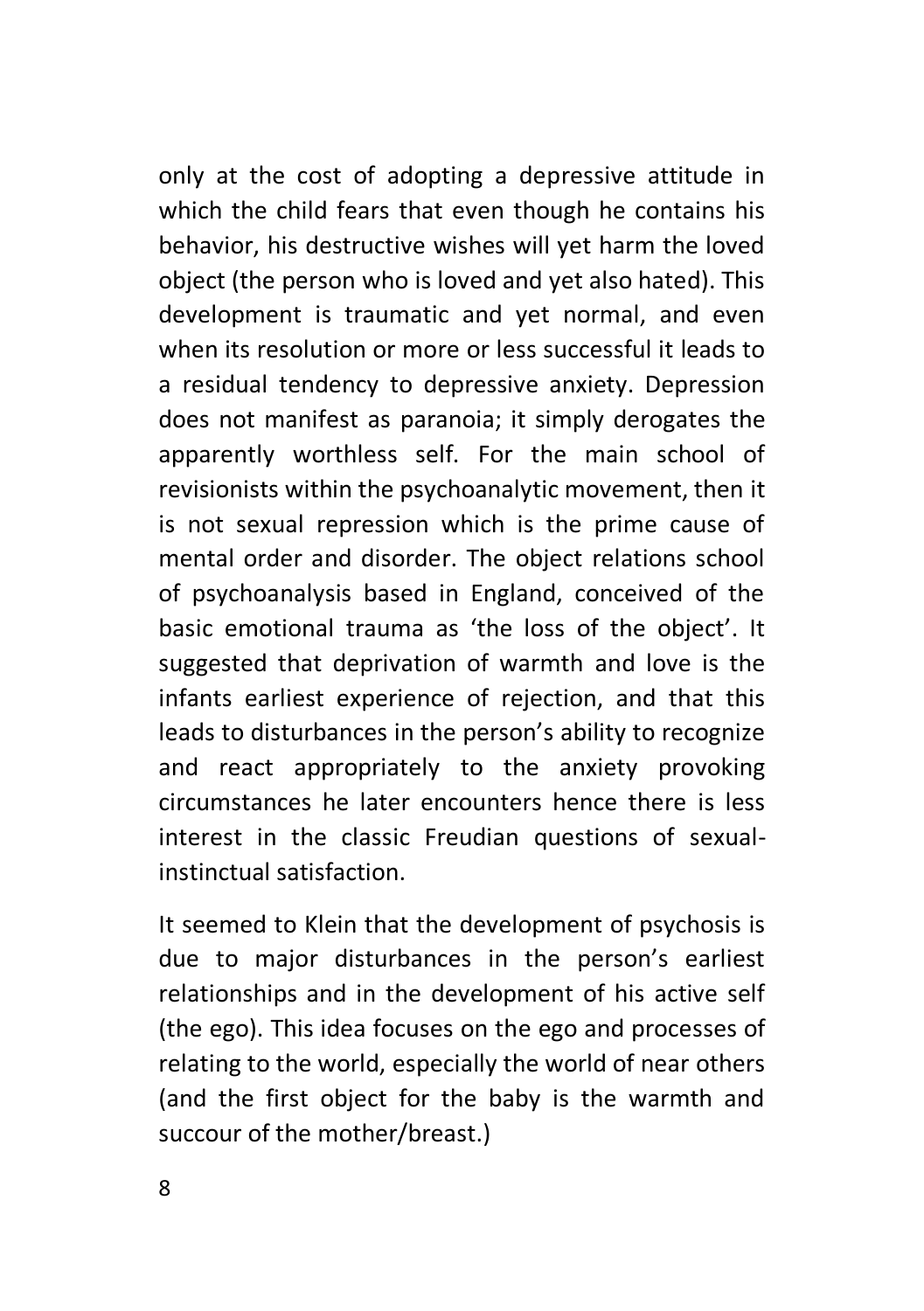Ego-psychology is interested in the urge to fulfill the self by mastering or coming to terms with the environment, i.e., as psychopathology in these developments which inhibit personal autonomy. In particular it is concerned with questions around the impulse to relate, such as problems in relationships like blocking and imbalances in the child's (and later the person's) permission to be himself. The infant and growing child cannot experience the world as fundamentally kind and supportive if those around him do not tolerate the full expression of his emotional responses towards painful events, he is able to develop only by denying either the pain or the events, or both; he splits his energy in a form of dissociation, whereby the painful events are forgotten.

Hence ego-psychology explains paranoid (or schizophrenic) breakdown as unremitting panic at some moment of developmental crisis, such as adolescence. A person is susceptible to panic if some hidden, unacknowledged, or undisclosed trauma already causes him habitually to be visited by intense and overwhelmingly anxiety. Due to his conscious or unconscious preoccupation with his own persecution, the anxiety inhibits the development of his autonomy, and the child (and the person he becomes) develops a paranoid-schizoid retreat from the world. So as to cope with his life; the personality 'splits' and two separate identities develop; the induvial alternates between being pleasant and capable ('normal') and then a

9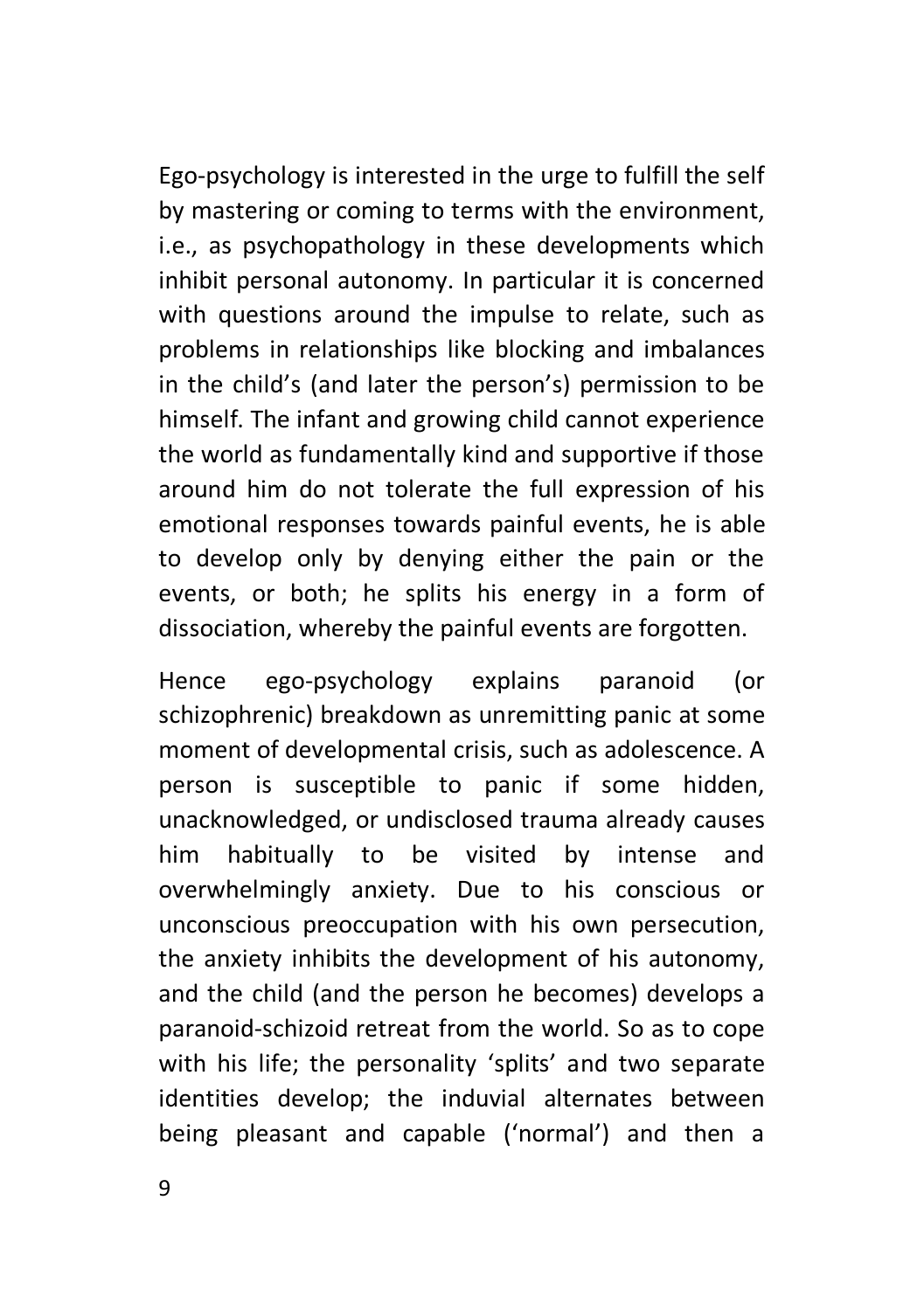paranoid victim who identifies with his persecutor and is unreasonably angry and punitive towards others. His 'central ego' has to deal with the practical everyday world as it arises, and yet there is less energy for it to call upon since so much is invested in coping with his emotional pain. The 'antilibidinal ego' which results from such a severely neurotic or outright psychotic adjustment is not completely lost to awareness, but the 'libidinal [loving] ego' is lost because it suffered too much pain. The 'bad objects' (the images and voices of those who caused the pain) are introjected by the time a doctor is called in, or the police, the individual concerned is usually so agitated that is already seems too late for anything other than 'rubberstamping' a diagnosis of paranoia (usually 'schizophrenic'). In these routine, hasty, rule of thumb judgements about sanity and insanity, plausible complains of persecution are differentiated from implausible mainly by polling the opinions and reasons offered by those who claim to know the individual very well: generally, by consensus, or at least the consensus of 'responsible persons', the person is already known as a paranoic whose fears are silly and quite uniustified. Of course, at this normal level of investigation there is no guarantee at all that the consensus actually knows or admits the whole truth of the matter.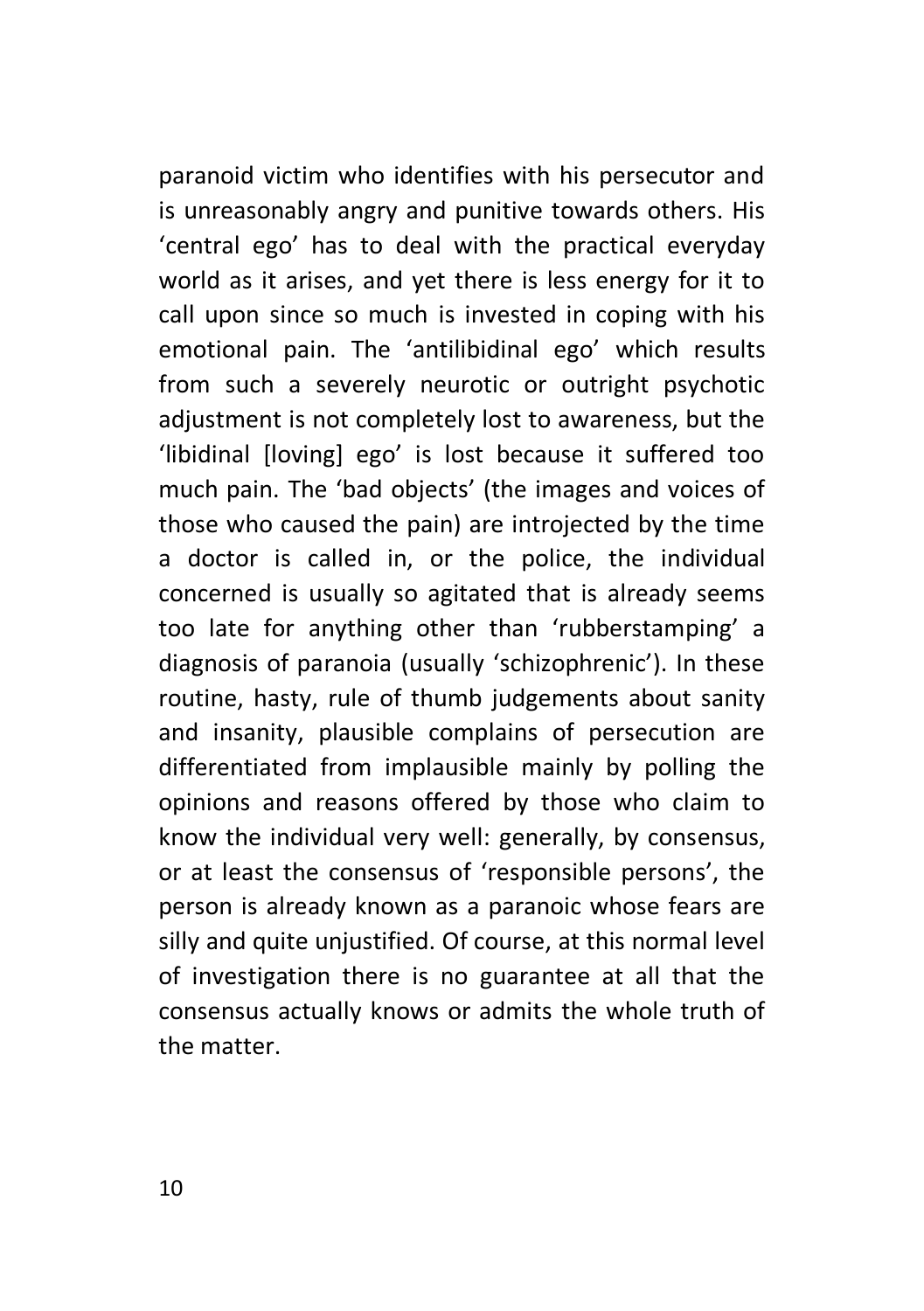# **Inner Fire Is the Only Place I Would Go for Emotional Distress**

When I see programs working to support people to live their best lives, I recognize it because I know the work that I am doing. I am not claiming to have all the answers to living in loving awareness consistently, but I don't give up, and I share my journey on my website [MitzySky.com](http://www.mitzysky.com/) and other social media platforms. I know that I learned from others and our stories are valuable, and someone could learn from me as well.

At first, when I reached out for help, I was labelled and given psychotropic drugs. The labels went from bad to worse because of how people judged my behaviours from the stories I told them about myself. Inner Fire is different because it looks at what happened to people rather than labelling them. It's about the possibility for people to transform their own lives and the support that might be necessary for them to achieve that. I visited Inner Fire in Brookline, Vermont, for one of their open houses. While I was there, I was in tune with the mountains, the trees, the open space outdoors, the grass, the bare Earth, the chicken living freely on the farm, and the brook flowing and swooshing. I felt like I was back on the island of Jamaica, where I grew up my first eight years of life. It was closer to fall or summer, so the cold hadn't set in. The program at Inner Fire nurtures spirit mind-body connections designed from experiences that have existed throughout the world for centuries. It is not an alternative; it is a way of life and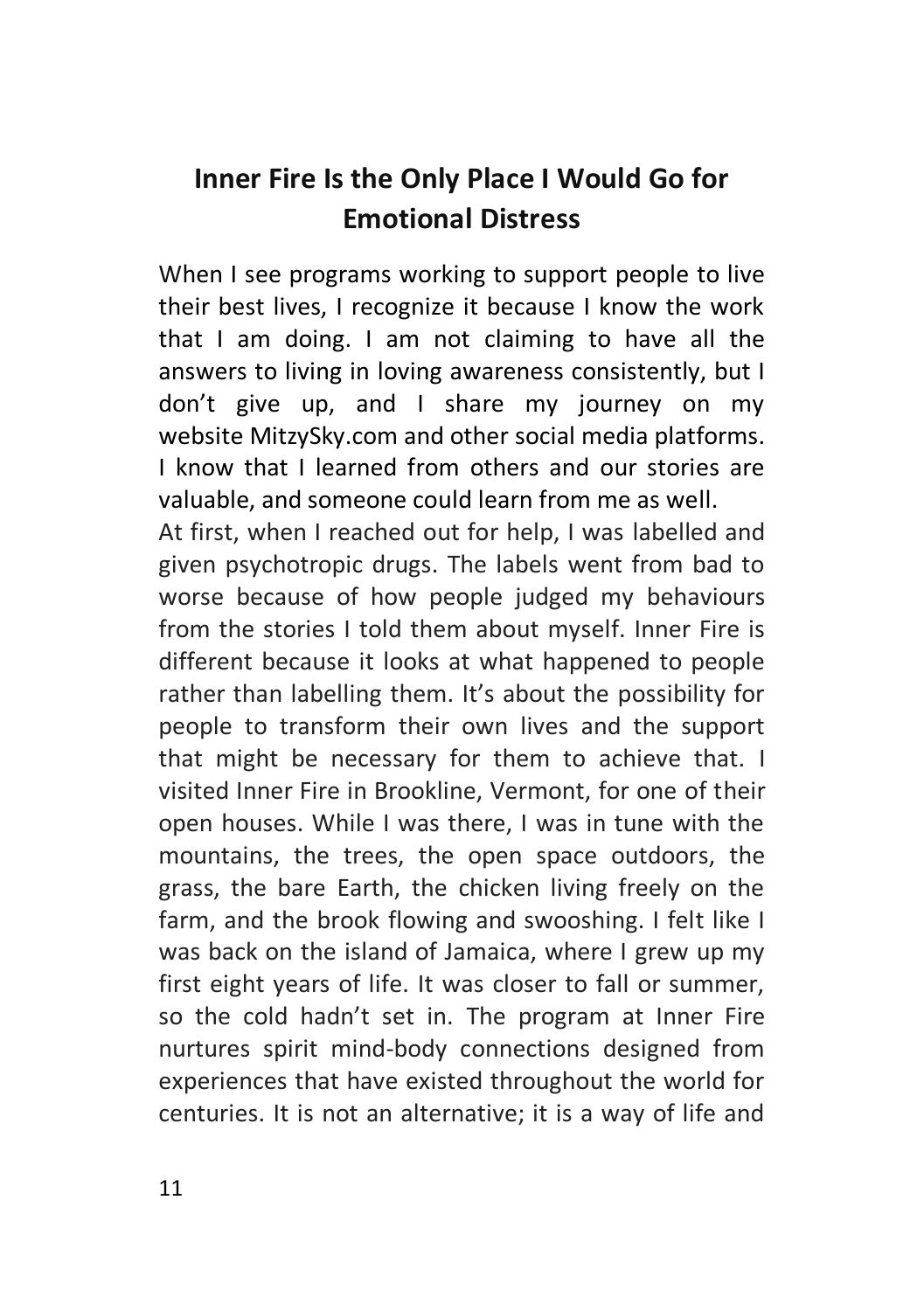embracing all that could happen during our human life experience. To connect the mind and body whether you are too far out or too trapped inwards. Guides, the people who work at Inner Fire, get to know the seekers, the people who go there to get support for their overall wellbeing. Beatrice guides the seekers with art therapy, using watercolour and clay. There's a sauna to help nurture the physical body. People cook together, share a meal, take walks, hikes, clean, and garden; basically, people learn how to live again after being disconnected from others, nature, and our authentic selves.

#### *My Experience*

I left everything about psychiatric "mental illness" services behind me in 2014, and I have never looked back. I shared a bit of that journey in the first piece I wrote for Mad in America, called [Just Me: A Series of](https://www.madinamerica.com/2015/01/just-series-reflections-trauma-motherhood-psychiatry/)  [Reflections on Trauma, Motherhood, and Psychiatry.](https://www.madinamerica.com/2015/01/just-series-reflections-trauma-motherhood-psychiatry/) I have experienced many life adversities in the last eight years with awareness; it is all been [grist for the mill.](https://www.amazon.com/Grist-Mill-Awakening-Ram-Dass/dp/0062235915) Changing routines for the pandemic had me going outdoors more and connecting with nature, which has been remembering a natural part of my life experience. Self-care has been to speak up where I see injustices and have boundaries so that I have very few to no regrets.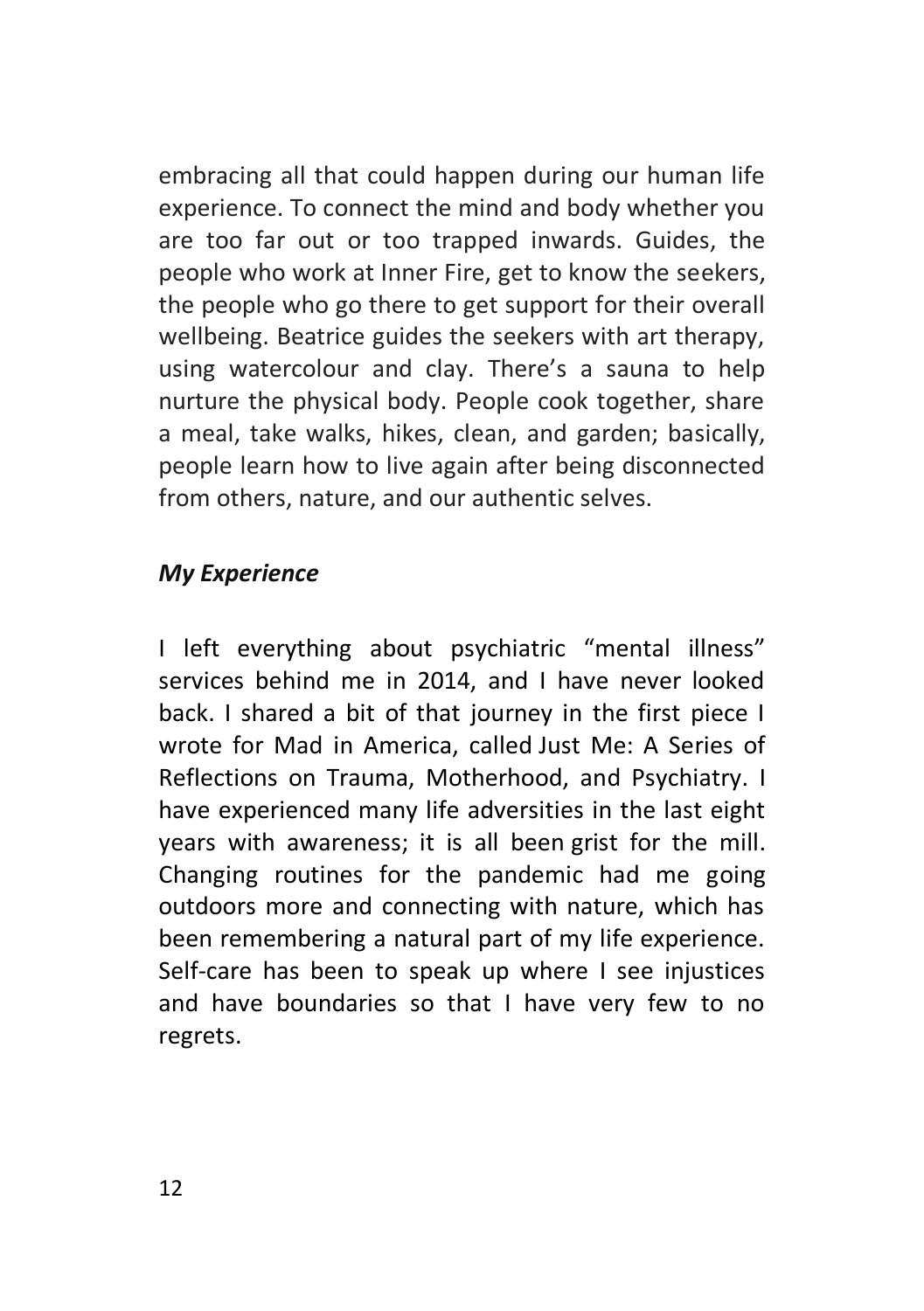I know Inner Fire is the only place I would go if I were experiencing emotional distress. When I say that, I'm talking about what people call "mental health issues," "mental illness," or "addiction." I just personally don't use that language because what I think about myself determines how I treat myself and how I teach people to treat me. I acknowledge that I've experienced suffering. Periods when I wanted better, but circumstances only got worse. I lacked awareness of the structure of society and how it was created, and instead blamed myself for internalizing the oppression. Inner Fire is the only place I would go because of my personal experience, the people I work with, and family members' experiences. I know what it is like to be having a difficult time and need time away from home. I know what it is like to get admitted into a psychiatric facility.

My experience in a psychiatric facility was to be drugged the first day to stop me from crying and allow me to get some sleep. Sleep is essential, so that part is not such a bad thing if that's the only alternative. But the rest—I was left alone on the first and second days, drugged, cried, ate, and slept in the assigned room. No one talked to me about what was happening in my life situation. I received a warning on the third day that I needed to join the groups and spend time in the lounge area with other people. If I didn't, I would not get "moved up" so that I could get discharged in a timely fashion.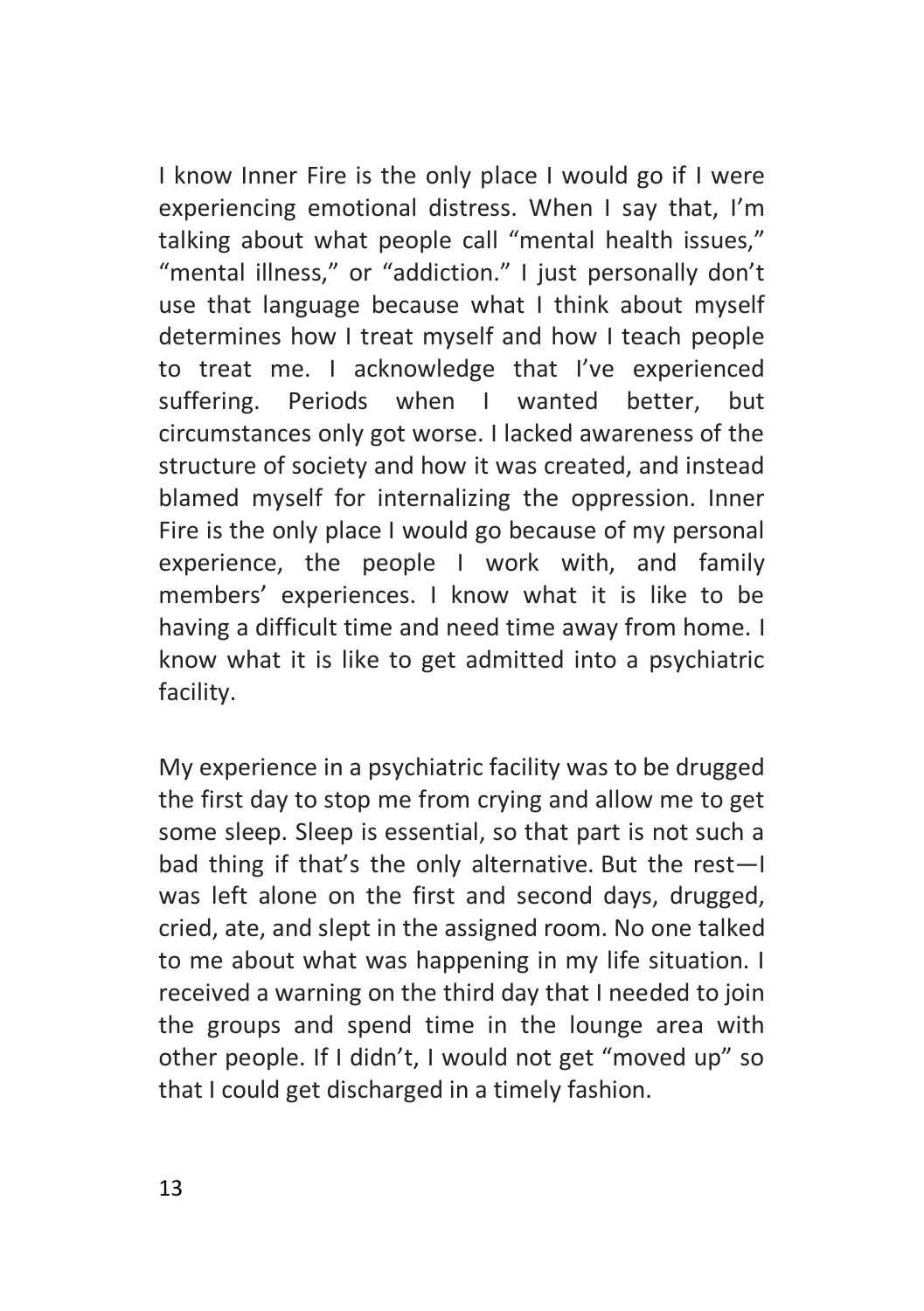Another time, I spent a long weekend at the community mental and behavioural health clinic. It was the same routine. I was given drugs that caused me to feel woozy, stop crying, and go to sleep. I remember wanting to lie down. Instead, I had to join a group of people in psychiatrist, psychologist, and therapist roles that I did not know in a large room around a conference table. Papers were placed before me with a pen, and they asked me to sign my name. Thank goodness God had set the universe to conspire to give me what I needed long before this incident. It was a painful lesson to learn never to sign anything without reading it first. I lost a lot of money. So, I knew not to sign the papers they had before me.

I didn't care how much pressure they were putting on me or how stubborn I looked at that moment. I was too drugged and incapacitated to read; therefore, I wouldn't sign. The people in the service provider roles at the table couldn't convince me otherwise. I learned sometime after that that the paperwork was to commit myself.

On Monday morning, the person in the therapist role I was assigned came and visited me on the ward. I told them I was good to go. She agreed, and the doctor discharged me to go home on Tuesday morning. If I had signed those papers, I would have given up my right to leave. Once the drugs wore off, I would have expressed anger to discover I was deceived. After all, I was battling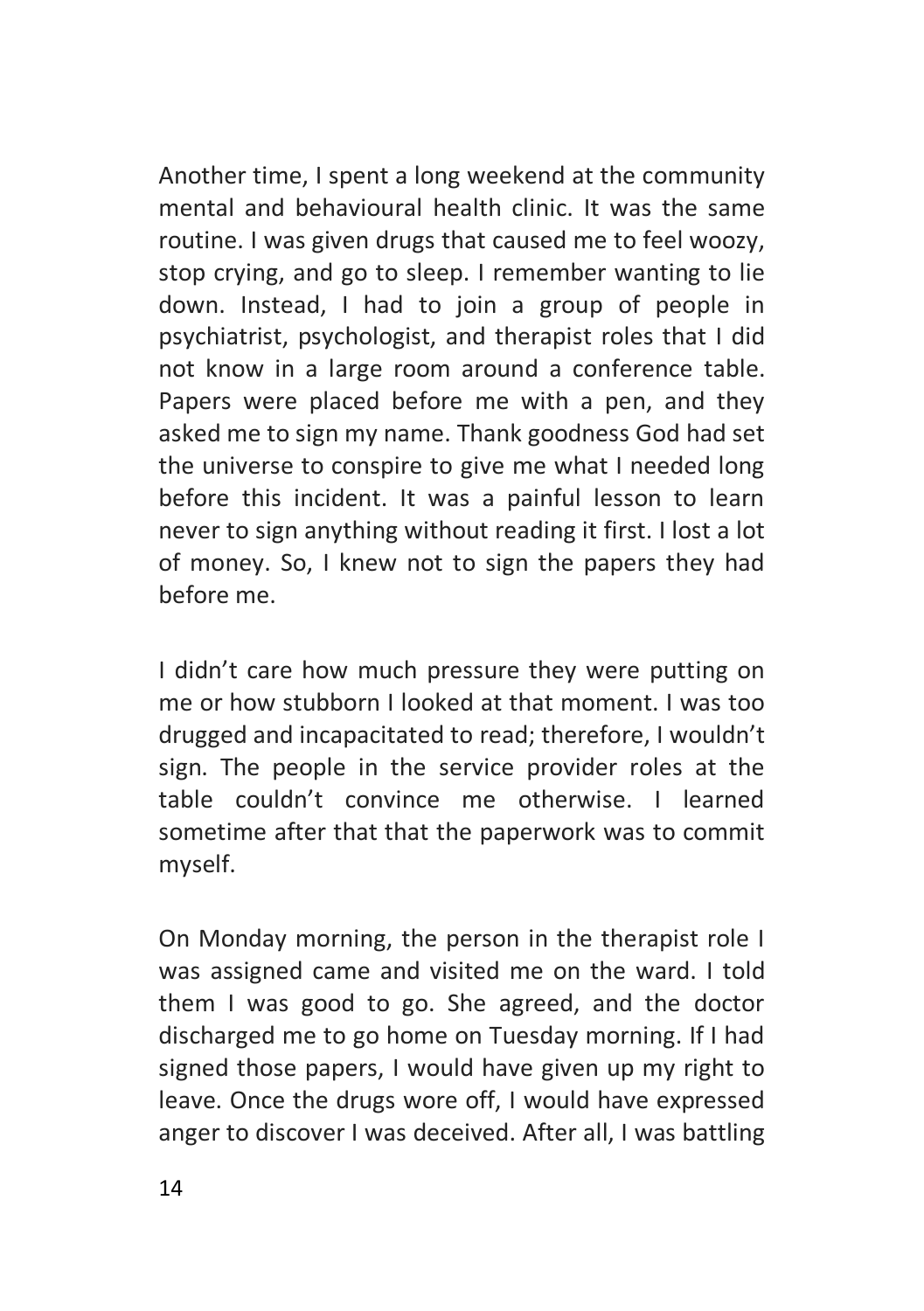that same sense of powerlessness I had experienced in my childhood.

I wanted to go home to my kids. If they had kept me in the psychiatric facility, I would have expressed my anger. My fear and worry would have brought me backward to the feelings I had as a helpless child. My behaviour would have been judged "mental illness" by the people with authority in their roles. I would have had no voice to say any different than what they were saying about me. I would have pleaded, gone to court, and the judge would've decided in the mental institution's favour.

I've witnessed this scenario happen. I've sat in rooms in an advocate role with people fighting for their rights just to go home and observed the judge decide to favour the people in the provider roles. There are a lot of stories like this. The power imbalance is excruciatingly painful and causes moral injury—the violation of people's human rights (though, ostensibly, the intention is to do the best for them).

# *The WHO and the UN Support Massive Change in Mental Health*

The World Health Organization (WHO) and United Nations (UN) have asked for a change in how mental health services operate. In 2017, [Dainius Pūras](https://www.madinamerica.com/2020/05/bringing-human-rights-mental-health-care-interview-dainius-puras/), former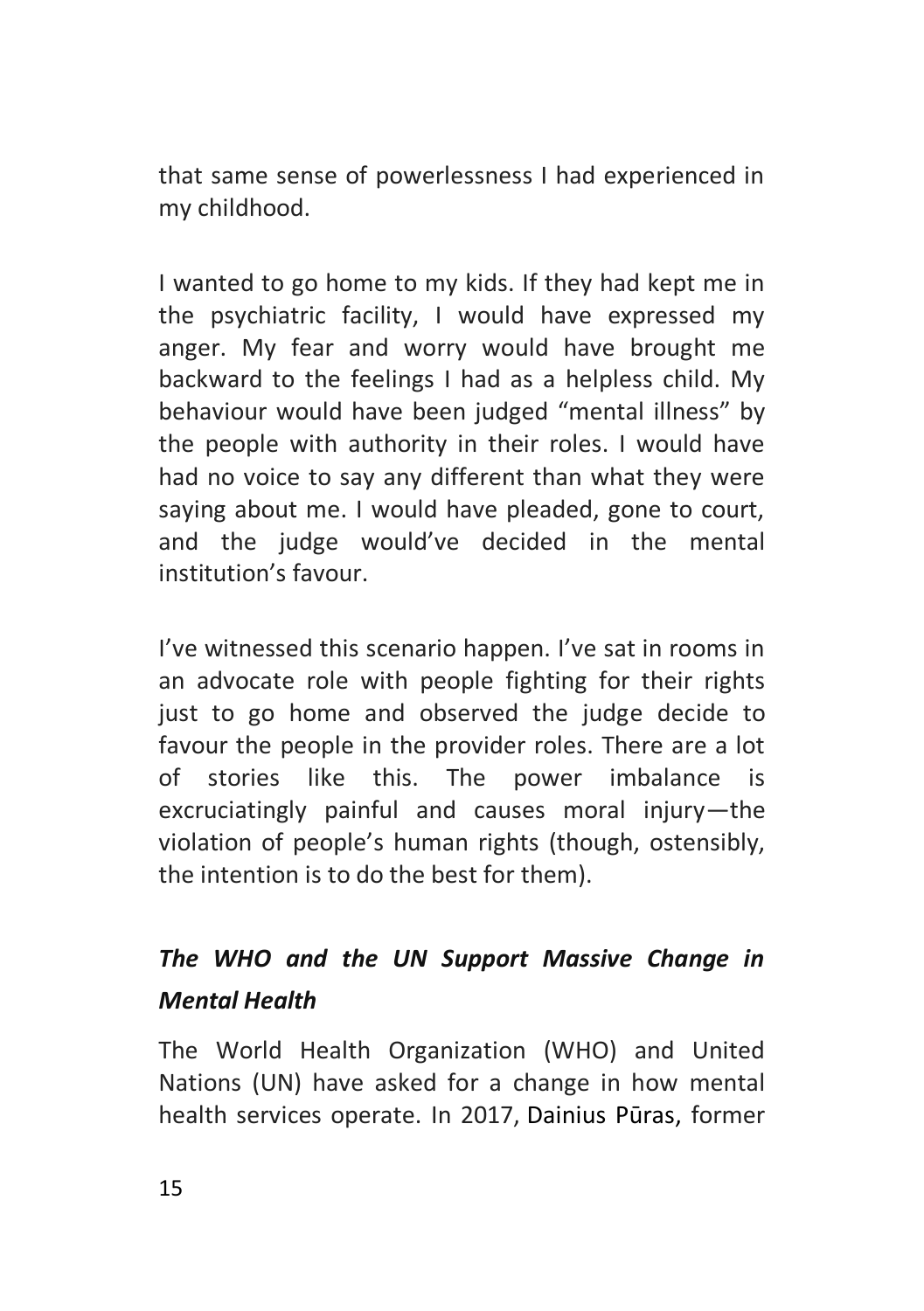UN Special Rapporteur (2014 – 2020), wrote [\(Click here](https://www.hhrjournal.org/2017/04/world-health-day-power-imbalances-and-inequalities-big-part-of-poor-mental-health-2/)  to read the full article, *[World Health Day: Power](https://www.hhrjournal.org/2017/04/world-health-day-power-imbalances-and-inequalities-big-part-of-poor-mental-health-2/)  [Imbalances and Inequalities Big Part of Poor Mental](https://www.hhrjournal.org/2017/04/world-health-day-power-imbalances-and-inequalities-big-part-of-poor-mental-health-2/)  Health*[, in the Health and Human Rights Journal\)](https://www.hhrjournal.org/2017/04/world-health-day-power-imbalances-and-inequalities-big-part-of-poor-mental-health-2/):

*"*The biased and selective use of research outcomes has negatively influenced mental health policies and services. Important stakeholders, including the general public, rights holders using mental health services, policymakers, medical students, and medical doctors have been misinformed. The use of psychotropic medications as the first line treatment for depression and other conditions is, quite simply, unsupported by the evidence. The excessive use of medications and other biomedical interventions, based on a reductive neurobiological paradigm causes more harm than good, undermines the right to health, and must be abandoned."

#### *Supporting Loved Ones*

My loved one struggling to stop using substances brought more awareness to me about how I'm taking care of myself. I saw the oneness, and it also works to treat yourself how you treat people and not just treat people how you want them to treat you. I say that because we seem to treat others better than how we treat ourselves. I wrote a blog called [Take Care of](https://mitzysky.com/blog/f/take-care-of-yourself-when-you-support-others-to-help-themselves)  [Yourself When You Support Others to Help Themselves](https://mitzysky.com/blog/f/take-care-of-yourself-when-you-support-others-to-help-themselves)" as that awareness came to me.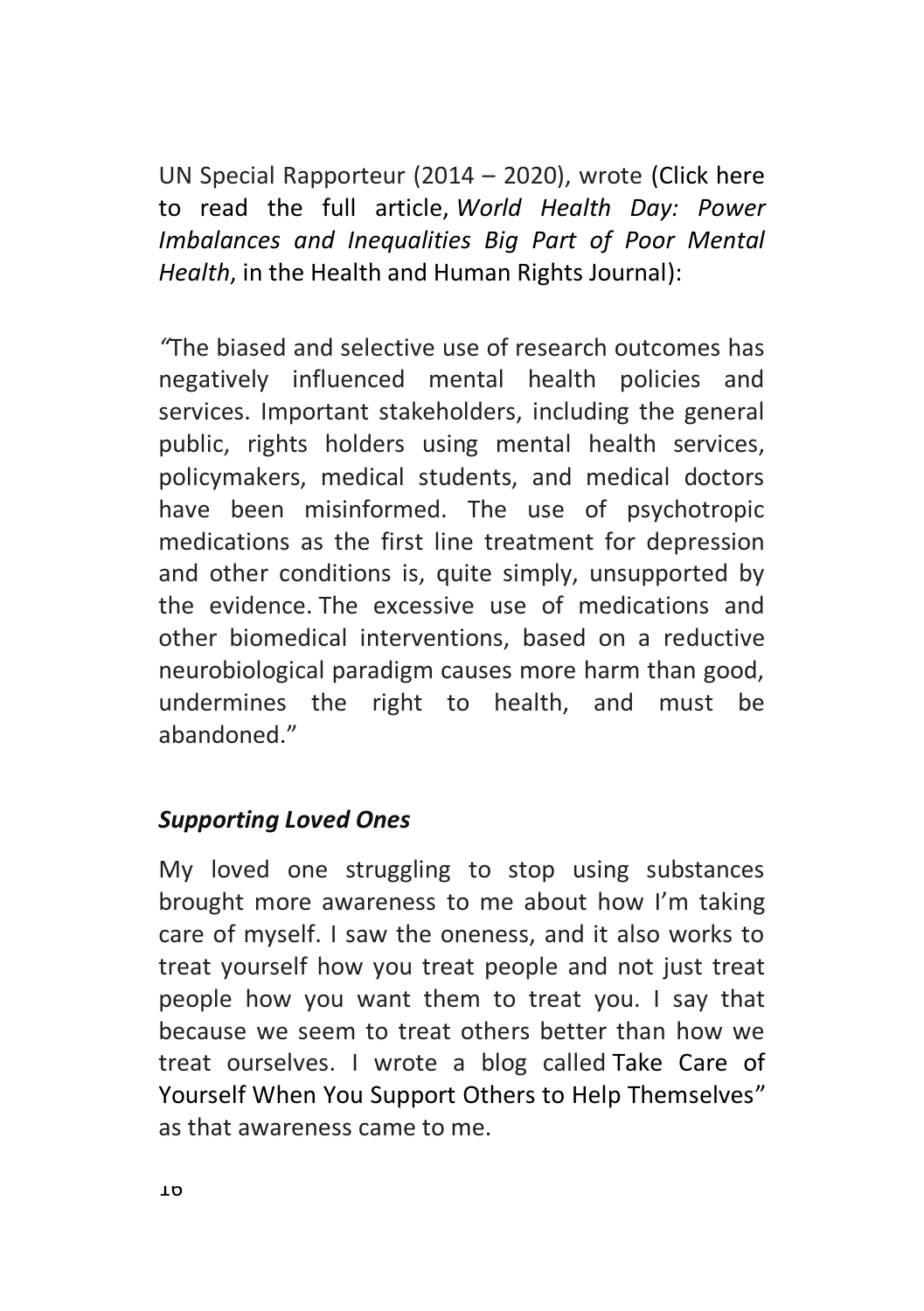My loved one was working to help themself by going into rehab, and they shared with me what happened. In February, they went down to Florida to a treatment centre and experienced sexual harassment by at least two staff after they came out of the shower. They filed a complaint, and the female staff also tried to victim blame and shamed them into preventing them from filing the report.

All their personal belongings, books, and phones had been taken away at admittance. They were offered a pack of cigarettes on arrival and flavoured vapes, as many as they wanted. They experienced people laying around and some shacking up together. They said one person followed them around because the younger person needed someone that would listen to them, and my loved one made themself accessible. They spent a lot of time listening and supporting other people as the staff wasn't accessible.

They experienced the staff not following through with the paperwork they said they would complete to help them with the short-term disability to keep their job. The psychotropic drugs contributed to vivid nightmares. They were prescribed seizure medication, but they don't have seizures. It was causing so much pain in their body. When they read the side effects, it summed up what they were going through. They were given more drugs for the side effects. Finally, they were just kicked out of the facility with no plane ticket to go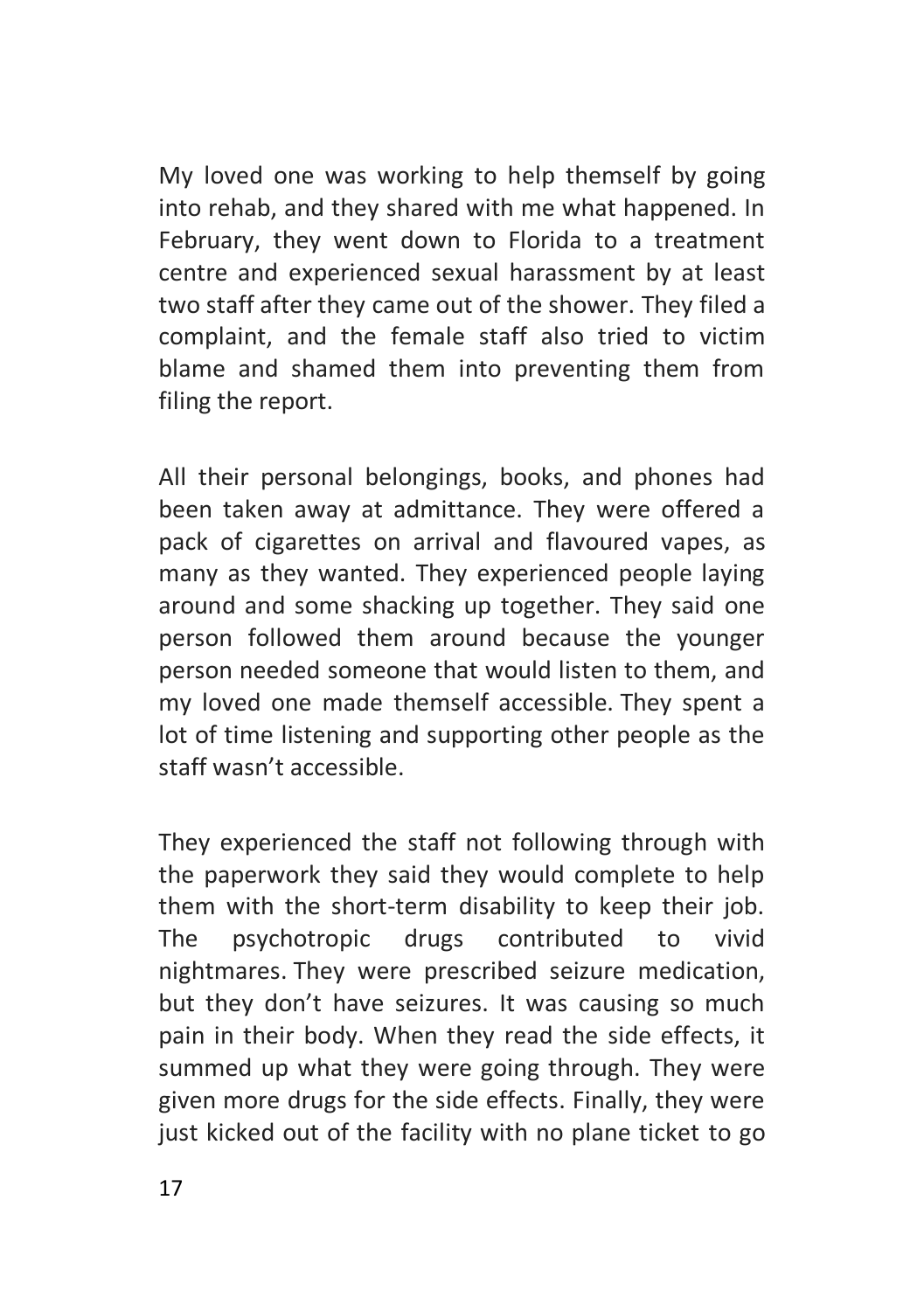back home because they followed through with filing the complaint to ask for disciplinary actions for the staff's behaviour.

One staff had a hard time with them and called me to learn about them. I told the person I couldn't speak about them without them. I later learned they had argued, so he was calling to learn about them to use it to manipulate them to have power over them. I'm sure it is normal for people to do, and scared family members open up and share stories about their loved ones because they fear for the lives of their loved ones.

I describe the low-income mental health and addiction treatments paid for by insurance companies. Psychiatry has made just about all human emotions a disorder. I know that the [diagnoses are not scientific,](https://www.youtube.com/watch?v=-qIQqRl94_Y) as I learned from [Dr. Paula Joan Caplan](https://www.paulajcaplan.net/) (July 7, 1947 – July 21, 2021). Dr. Caplan sat on the American Psychiatric Association's Diagnostic and Statistical Manual of Mental Disorders (DSM) committee. She shared her disappointment when she learned there was no science behind the diagnoses, but only [people who have power](https://www.amazon.com/They-Say-Youre-Crazy-Psychiatrists/dp/0201407582/ref=as_li_ss_il?keywords=They+Say+You%27re+Crazy&qid=1554486859&s=gateway&sr=8-1&linkCode=li1&tag=whejohandja0d-20&linkId=9114cba73496ff5f388235a3586c6299&language=en_US)  [get to decide who is normal.](https://www.amazon.com/They-Say-Youre-Crazy-Psychiatrists/dp/0201407582/ref=as_li_ss_il?keywords=They+Say+You%27re+Crazy&qid=1554486859&s=gateway&sr=8-1&linkCode=li1&tag=whejohandja0d-20&linkId=9114cba73496ff5f388235a3586c6299&language=en_US)

Even worse, Dr. Caplan saw the injustices toward women and others discriminated against in our society. Therefore, she found it necessary to continue speaking up as part of her life's work. You could see her sharing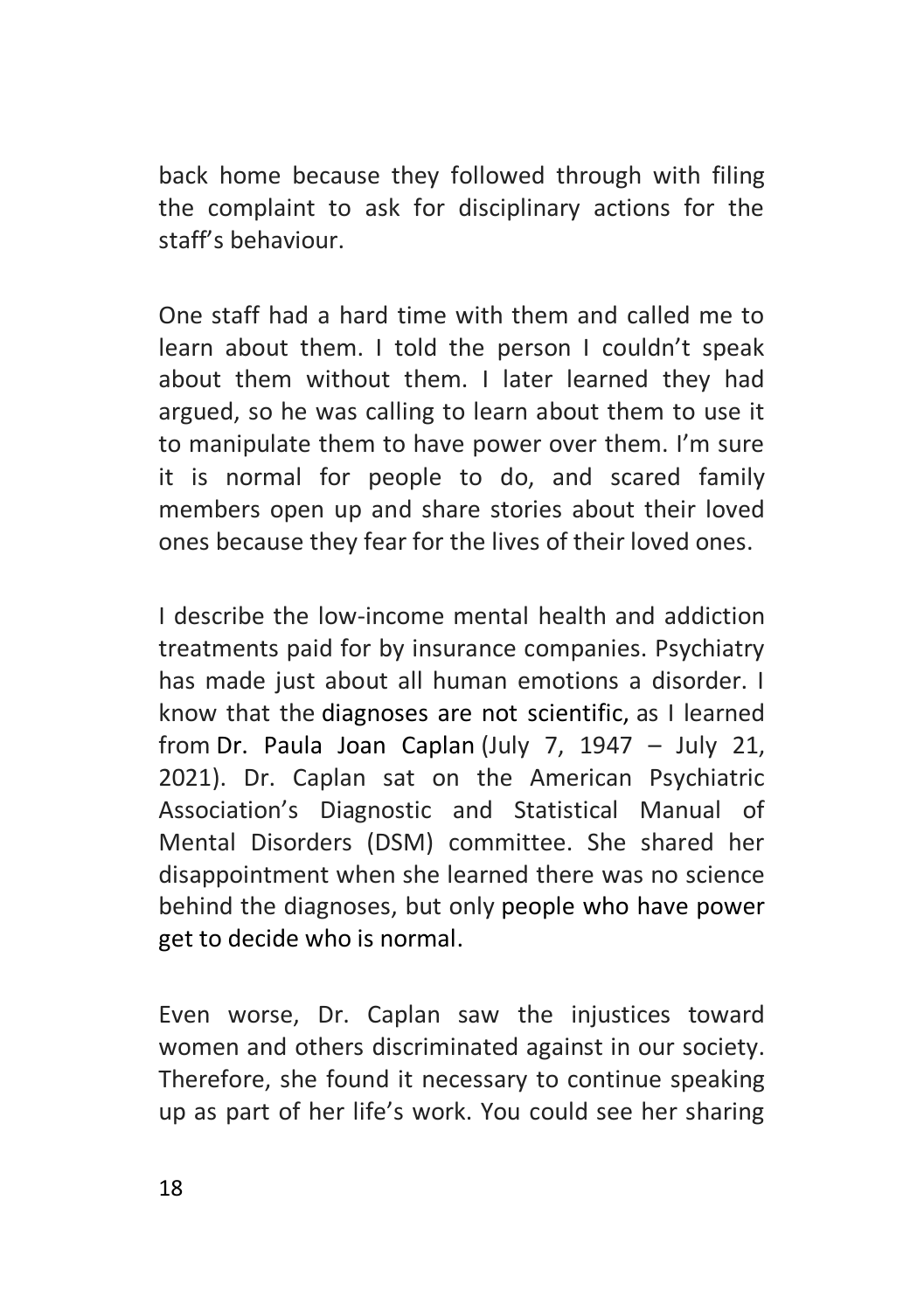the [modern myths of "](https://youtu.be/qBTM_qYYaH8)mental illness" at the 2018 National Association for Rights Protection and Advocacy [\(NARPA\)](https://www.narpa.org/) Conference in Baltimore, Maryland.

Dr. Caplan is not the only person in her field to have spoken up to ask for a different approach to supporting people experiencing emotional distress. You could check out the [A Disorder for Everyone](https://adisorder4everyone.com/) website and [AD4E YouTube](https://www.youtube.com/channel/UCaWG15Tqjo6sZ7obcnKc_Mw) page. The list of people from [Dr.](https://www.google.com/url?sa=t&rct=j&q=&esrc=s&source=web&cd=&cad=rja&uact=8&ved=2ahUKEwj1-ruCuYr3AhUhmuAKHbhEBmcQwqsBegQIExAB&url=https%3A%2F%2Fwww.youtube.com%2Fwatch%3Fv%3D30FYlkOAwIE&usg=AOvVaw2CsG1-f3qb57dC69mWUM2_)  [Lucy Johnstone,](https://www.google.com/url?sa=t&rct=j&q=&esrc=s&source=web&cd=&cad=rja&uact=8&ved=2ahUKEwj1-ruCuYr3AhUhmuAKHbhEBmcQwqsBegQIExAB&url=https%3A%2F%2Fwww.youtube.com%2Fwatch%3Fv%3D30FYlkOAwIE&usg=AOvVaw2CsG1-f3qb57dC69mWUM2_) [Jo Watson,](https://adisorder4everyone.com/bio/jo-watson/) [Sera Davidow](https://www.madinamerica.com/author/sdavidow/) at [Wildflower](https://wildfloweralliance.org/)  [Alliance,](https://wildfloweralliance.org/) [Dr. Akima Thomas](https://youtu.be/IugTAvieTaI) (founder of HER, the Holistic Empowerment Recovery model), [Robert Whitaker,](https://robertwhitakerbooks.com/) [Dr.](https://youtu.be/cQ4fSa18de8)  [Jacqui Dillon,](https://youtu.be/cQ4fSa18de8) [Peter Bullimore,](https://youtu.be/5DBXm0eanjA) [Dr. James Davies,](https://youtu.be/6JPgpasgueQ) [Dr.](https://www.samitimimi.co.uk/)  [Sami Timimi,](https://www.samitimimi.co.uk/) [Dr. Gabor Maté,](https://drgabormate.com/) [Johann Hari,](https://johannhari.com/) [Prof. Mary](https://www.pccs-books.co.uk/authors/mary-boyle)  [Boyle,](https://www.pccs-books.co.uk/authors/mary-boyle) [Ruth Dixon,](https://youtu.be/zyde0C9x6iw) [Dr. Sanah Ahsan,](https://youtu.be/j8I8M0_dim4) [Dr. Joanna](https://www.google.com/url?sa=t&rct=j&q=&esrc=s&source=web&cd=&cad=rja&uact=8&ved=2ahUKEwjGp_SMuIr3AhUphOAKHRBEBg0QFnoECBMQAQ&url=https%3A%2F%2Fjoannamoncrieff.com%2F&usg=AOvVaw25eHoOFn09jJjHFu8O6QLs)  [Moncrieff,](https://www.google.com/url?sa=t&rct=j&q=&esrc=s&source=web&cd=&cad=rja&uact=8&ved=2ahUKEwjGp_SMuIr3AhUphOAKHRBEBg0QFnoECBMQAQ&url=https%3A%2F%2Fjoannamoncrieff.com%2F&usg=AOvVaw25eHoOFn09jJjHFu8O6QLs) [Laura Delano](https://www.lauradelano.com/) at [Inner Compass Initiative and](https://www.theinnercompass.org/)  [The Withdrawal Project,](https://www.theinnercompass.org/) [Noel Hunter, PsyD,](https://www.noelrhunter.com/events/) [Magnus](https://www.newvisionformentalhealth.com/tag/magnus-hald/)  [Hald,](https://www.newvisionformentalhealth.com/tag/magnus-hald/) [Carina Häkansson,](https://www.madinamerica.com/author/chakansson/) [the body of work at PCCS](https://www.pccs-books.co.uk/)  [Books,](https://www.pccs-books.co.uk/) and many others speaking up advocating for change.

# *Why Inner Fire? Spiritual and Holistic Health Are Needed!*

On March 7, 2022, looking forward to my birthday on March 21st, I decided to create a [birthday fundraiser](https://www.facebook.com/donate/4906819242735745/505266254332611/) for the Support Seeker Fund at [Inner Fire.](http://www.innerfire.us/)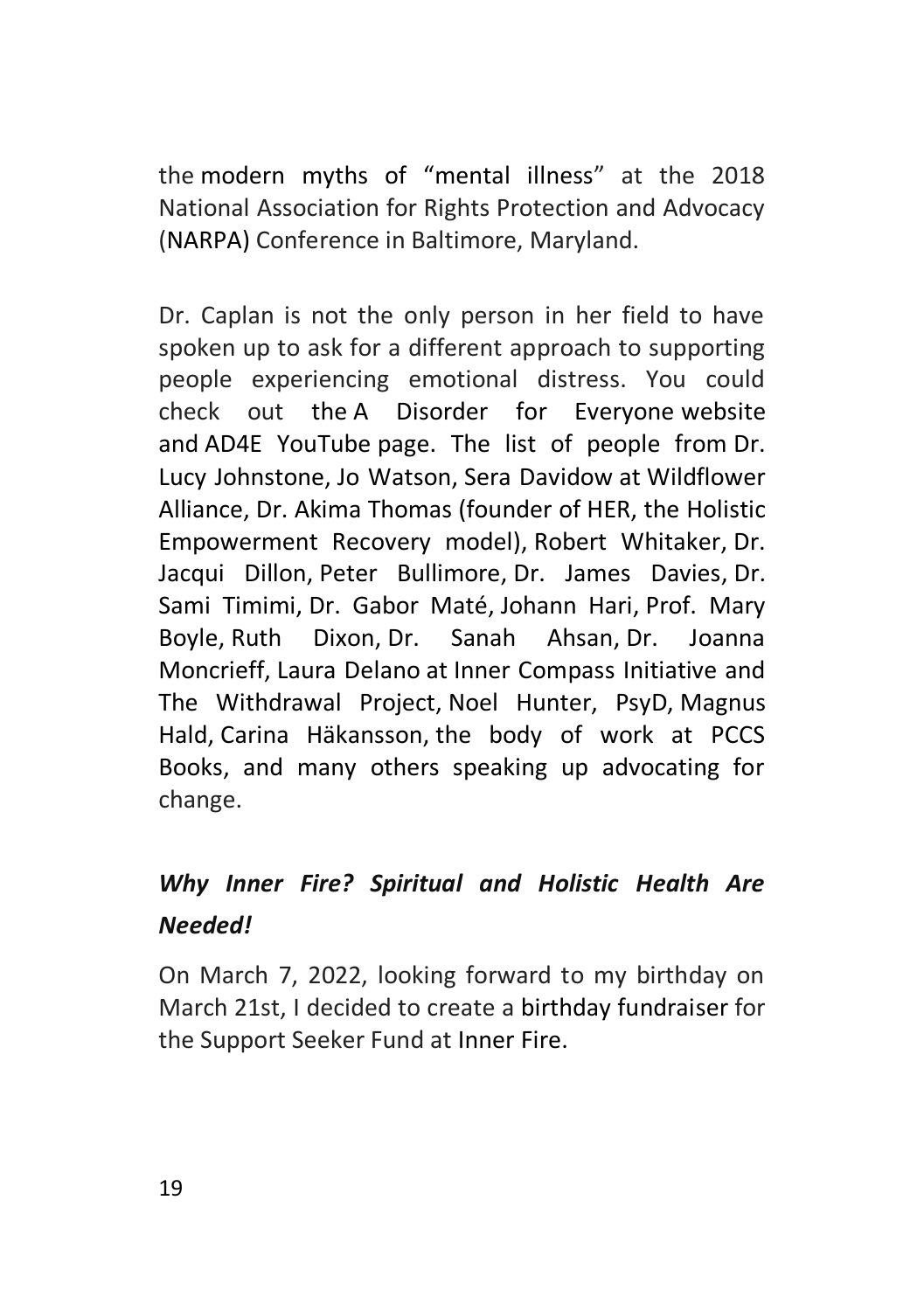I know that Beatrice does her best at Inner Fire to offer some discounted rates, but for the most part, if I ever needed to spend six months to a year at Inner Fire, I wouldn't be able to afford it. The three-day offer to get a glimpse and make some inner connection is a gift, and I decided to fundraise for the Support Seeker Fund so that one person could have that experience. I learned from Beatrice that she didn't take pay for doing her work as the founder and Executive Director when I watched her [interview with Dr. Kelly Brogan.](https://youtu.be/vz7mHqEOZoo)

There are statistics to show the cost of psychiatric hospitals. People revolve in and out of those places with a bleak outlook on their human experience. [Ram](https://www.ramdass.org/)  [Dass](https://www.ramdass.org/) (April 6, 1931 – December 22, 2019) said that if you are looking to fix the psychological before the spiritual, it will be a cold day in hell, a very long time. [Gary Zukav](https://en.wikipedia.org/wiki/Gary_Zukav) says in *The Seat of the Soul* that psychology is about the study of the spirit, but it has never been that. It is about the five sensory personalities, and because of that, it could never heal at the level of the soul. (Paraphrasing both.)

The spiritual and holistic health practices are hard work, but with guidance, they are accessible. Insurance companies need to think about the people and the money. It makes sense to invest money so people get support to face what happened to them, have a wholehearted human experience, and not repeatedly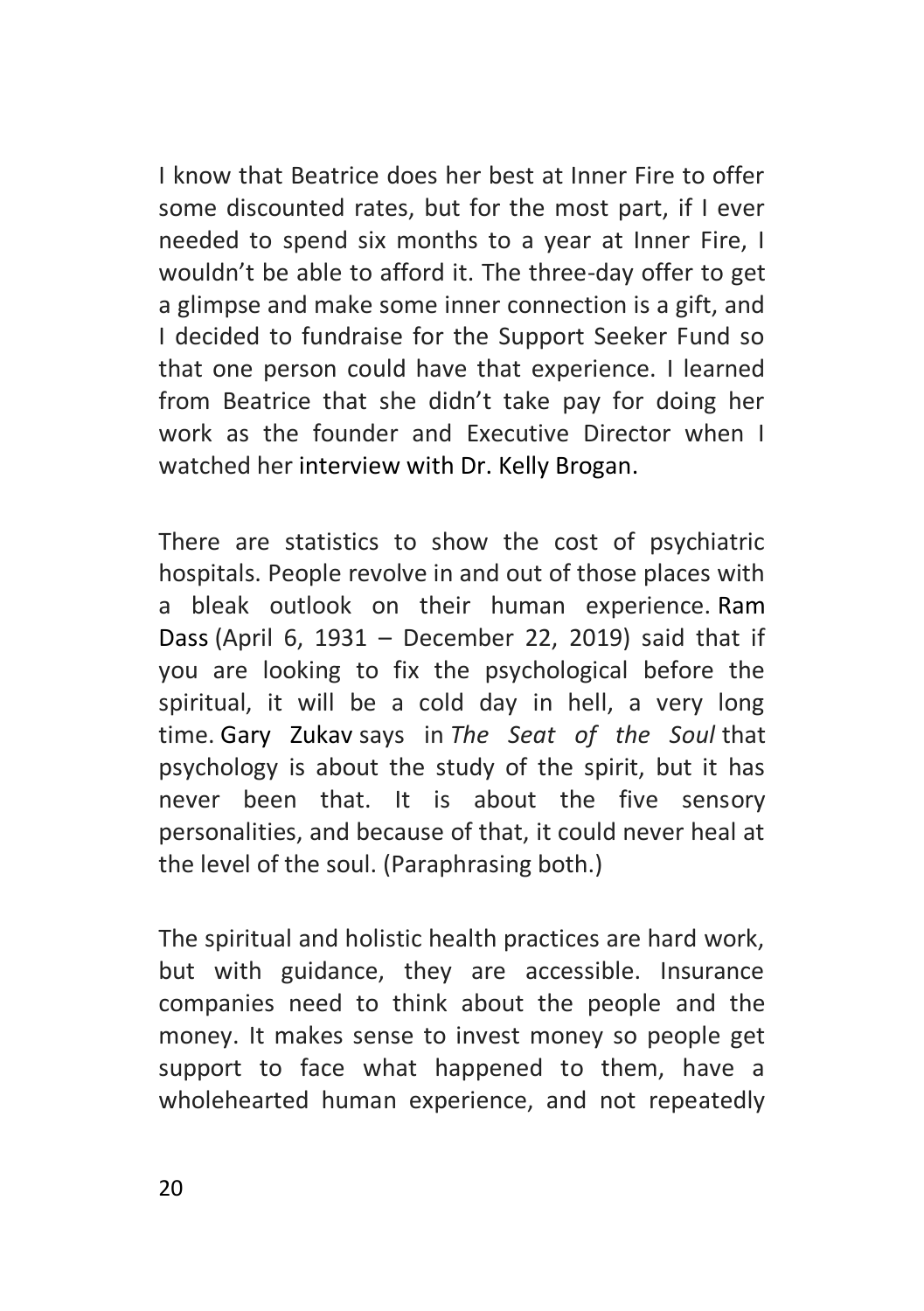return to rehabilitation centres, prisons, and psychiatric institutions.

My loved one cannot afford to go to Inner Fire at this time in their journey. I know someone else could afford it, which motivates me to know that change is happening. I look at the oneness of how this life experience is unfolding. It is all working out for our good. I pray that "God's will be done."

I am optimistic at the same time because I understand what is happening in this world between poverty and mental health. I hope that someone reading this could donate to Inner Fire to support people with less economic wealth. Psychiatry has the drug companies backing them and spreading the disease/illness model of emotional distress, and the pain is roaming the Earth, and there seems to be no end to the power imbalance. The awareness of the work happening at Inner Fire needs to be known and multiplied at every corner of this Earth; that is my prayer and the primary reason I started the fundraiser to share awareness!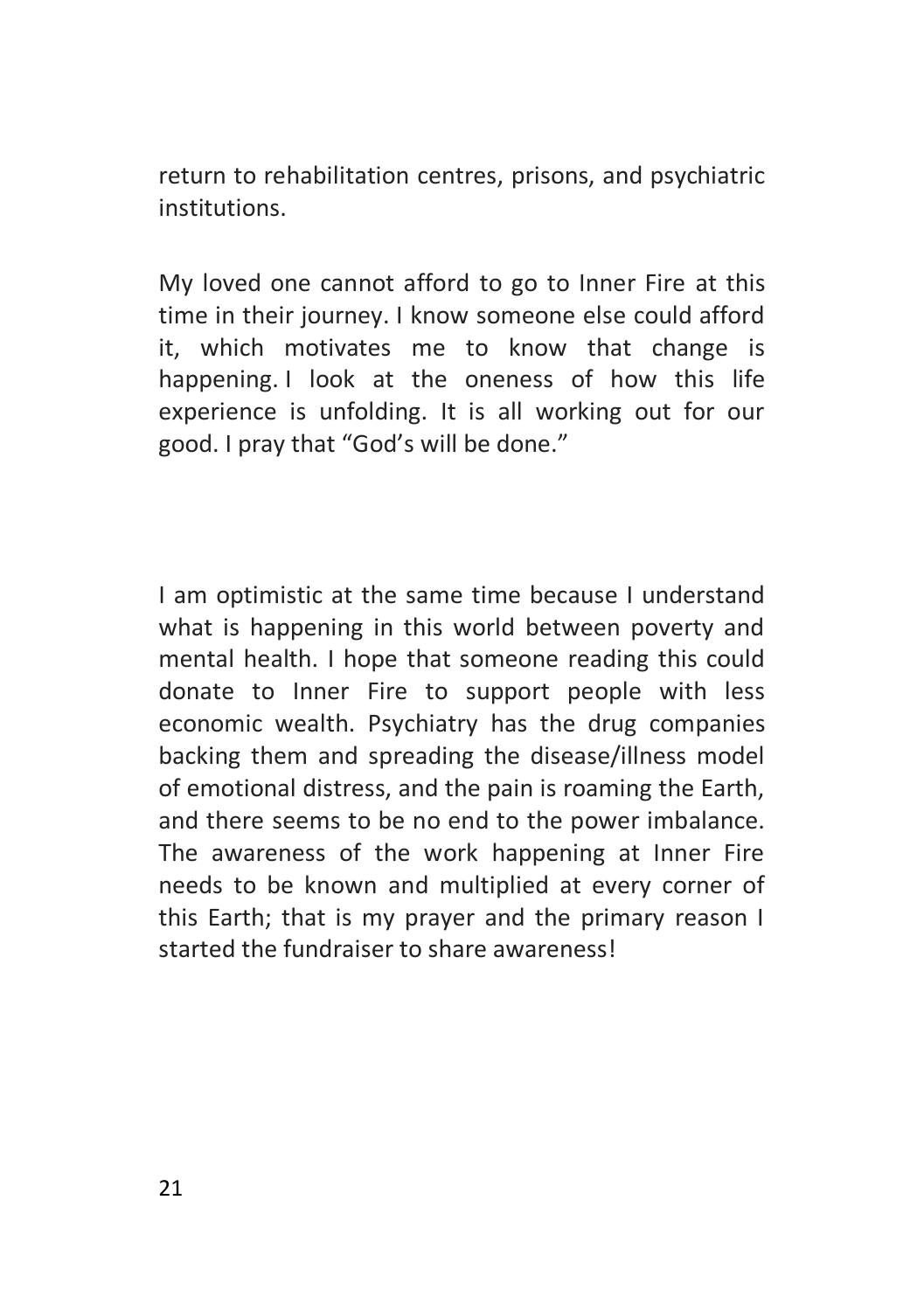

Great books to help Children understand mental health





[https://usborne.com/gb/the-girl-with-space-in-her-heart-](https://usborne.com/gb/the-girl-with-space-in-her-heart-9781474921312?partnerCode=65093b85f95b5f45be7c04576a557d99&utm_campaign=triplerainbowbooks&utm_source=partner-store&utm_medium=link-share)[9781474921312?partnerCode=65093b85f95b5f45be7c04576a557d99&utm\\_campaign=triple](https://usborne.com/gb/the-girl-with-space-in-her-heart-9781474921312?partnerCode=65093b85f95b5f45be7c04576a557d99&utm_campaign=triplerainbowbooks&utm_source=partner-store&utm_medium=link-share) [rainbowbooks&utm\\_source=partner-store&utm\\_medium=link-share](https://usborne.com/gb/the-girl-with-space-in-her-heart-9781474921312?partnerCode=65093b85f95b5f45be7c04576a557d99&utm_campaign=triplerainbowbooks&utm_source=partner-store&utm_medium=link-share)

[https://usborne.com/gb/unworry-drawing-book-](https://usborne.com/gb/unworry-drawing-book-9781474986120?partnerCode=65093b85f95b5f45be7c04576a557d99&utm_campaign=triplerainbowbooks&utm_source=partner-store&utm_medium=link-share)[9781474986120?partnerCode=65093b85f95b5f45be7c04576a557d99&utm\\_campai](https://usborne.com/gb/unworry-drawing-book-9781474986120?partnerCode=65093b85f95b5f45be7c04576a557d99&utm_campaign=triplerainbowbooks&utm_source=partner-store&utm_medium=link-share) [gn=triplerainbowbooks&utm\\_source=partner-store&utm\\_medium=link-share](https://usborne.com/gb/unworry-drawing-book-9781474986120?partnerCode=65093b85f95b5f45be7c04576a557d99&utm_campaign=triplerainbowbooks&utm_source=partner-store&utm_medium=link-share)

[gn=triplerainbowbooks&utm\\_source=partner-store&utm\\_medium=link-share](https://usborne.com/gb/all-about-feelings-9781474937115?partnerCode=65093b85f95b5f45be7c04576a557d99&utm_campaign=triplerainbowbooks&utm_source=partner-store&utm_medium=link-share)<br>[https://usborne.com/gb/all-about-feelings-](https://usborne.com/gb/all-about-feelings-9781474937115?partnerCode=65093b85f95b5f45be7c04576a557d99&utm_campaign=triplerainbowbooks&utm_source=partner-store&utm_medium=link-share)[9781474937115?partnerCode=65093b85f95b5f45be7c04576a557d99&utm\\_campai](https://usborne.com/gb/all-about-feelings-9781474937115?partnerCode=65093b85f95b5f45be7c04576a557d99&utm_campaign=triplerainbowbooks&utm_source=partner-store&utm_medium=link-share)

[https://usborne.com/gb/looking-after-your-mental-health-](https://usborne.com/gb/looking-after-your-mental-health-9781474937290?partnerCode=65093b85f95b5f45be7c04576a557d99&utm_campaign=triplerainbowbooks&utm_source=partner-store&utm_medium=link-share)[9781474937290?partnerCode=65093b85f95b5f45be7c04576a557d99&utm\\_campai](https://usborne.com/gb/looking-after-your-mental-health-9781474937290?partnerCode=65093b85f95b5f45be7c04576a557d99&utm_campaign=triplerainbowbooks&utm_source=partner-store&utm_medium=link-share) [gn=triplerainbowbooks&utm\\_source=partner-store&utm\\_medium=link-share](https://usborne.com/gb/looking-after-your-mental-health-9781474937290?partnerCode=65093b85f95b5f45be7c04576a557d99&utm_campaign=triplerainbowbooks&utm_source=partner-store&utm_medium=link-share)

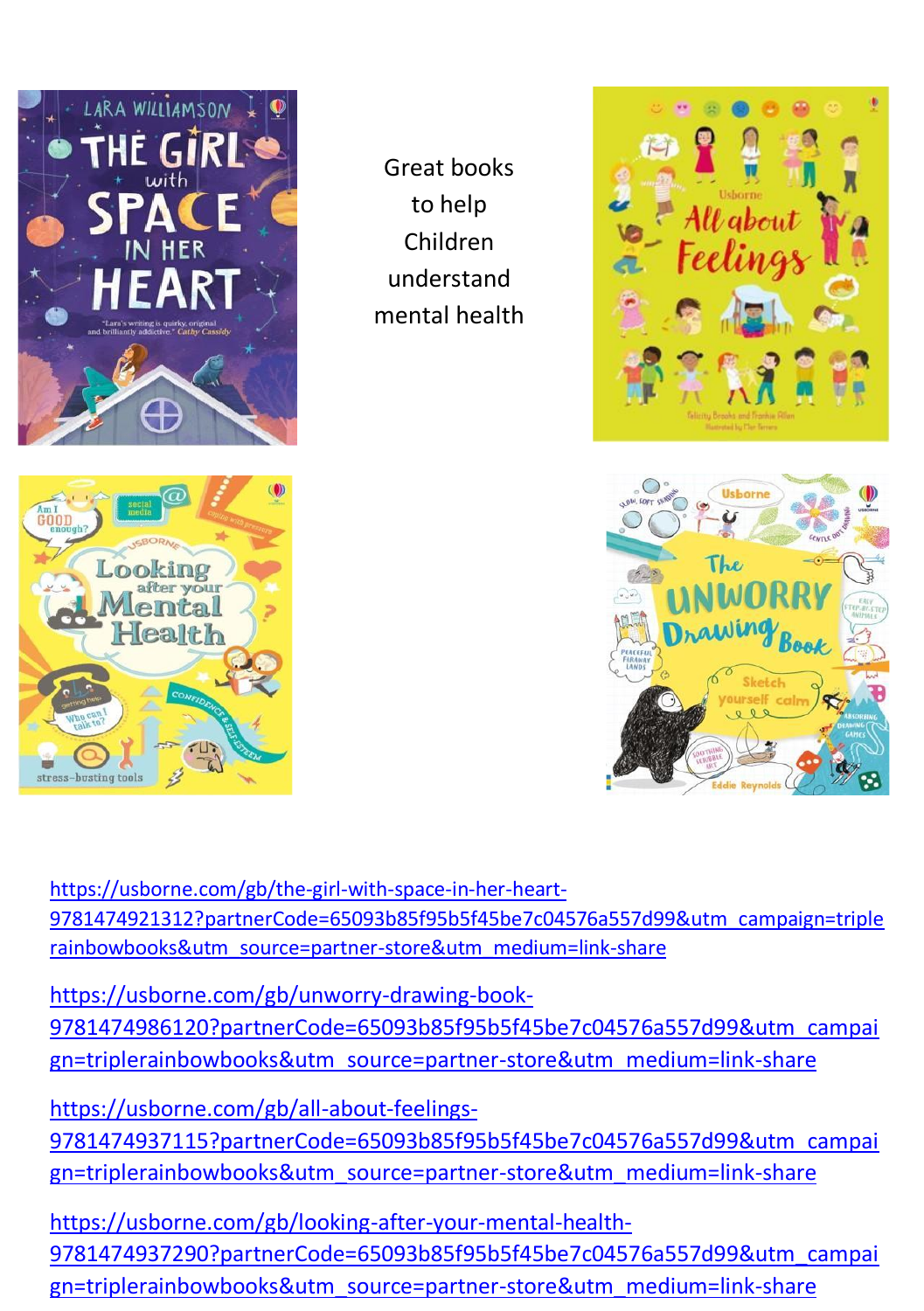**Maastricht Interview Training for Hearing Voices & Problematic Thought Beliefs & Paranoia Is available online and face to face from the National Paranoia Network. Other training available, Working through Paranoia, Making Sense of Hearing Voices & Working with Childhood Trauma It can be delivered across the world for more information and costings Email enquiries@nationalparanoianetwork.org**

Online Hearing Voices & Paranoia Support Groups Join our online Hearing Voices & Paranoia Support Group Meetings on ZOOM

Thursday 3pm -4.30pm with Paul Meeting ID 88460268952 Password 375878

Sundays: HVN USA on ZOOM 6:30p - 8:00p USA Time with Cindee 11.30pm – 1.00 am UK Time Meeting ID 827 5463 8654 No Password Needed

Saturdays Texas USA HVN Meeting on ZOOM 10am-11.30 USA Time with Paul 4pm-5.30pm UK Time Meeting ID 83079149464 No Password Needed

23 12pm UK Time Meeting ID: 558 685 8263 Monday Sheffield Hearing Voices & Paranoia Support Group with Emma & Lyn on ZOOM 11am-Password 6DyVca